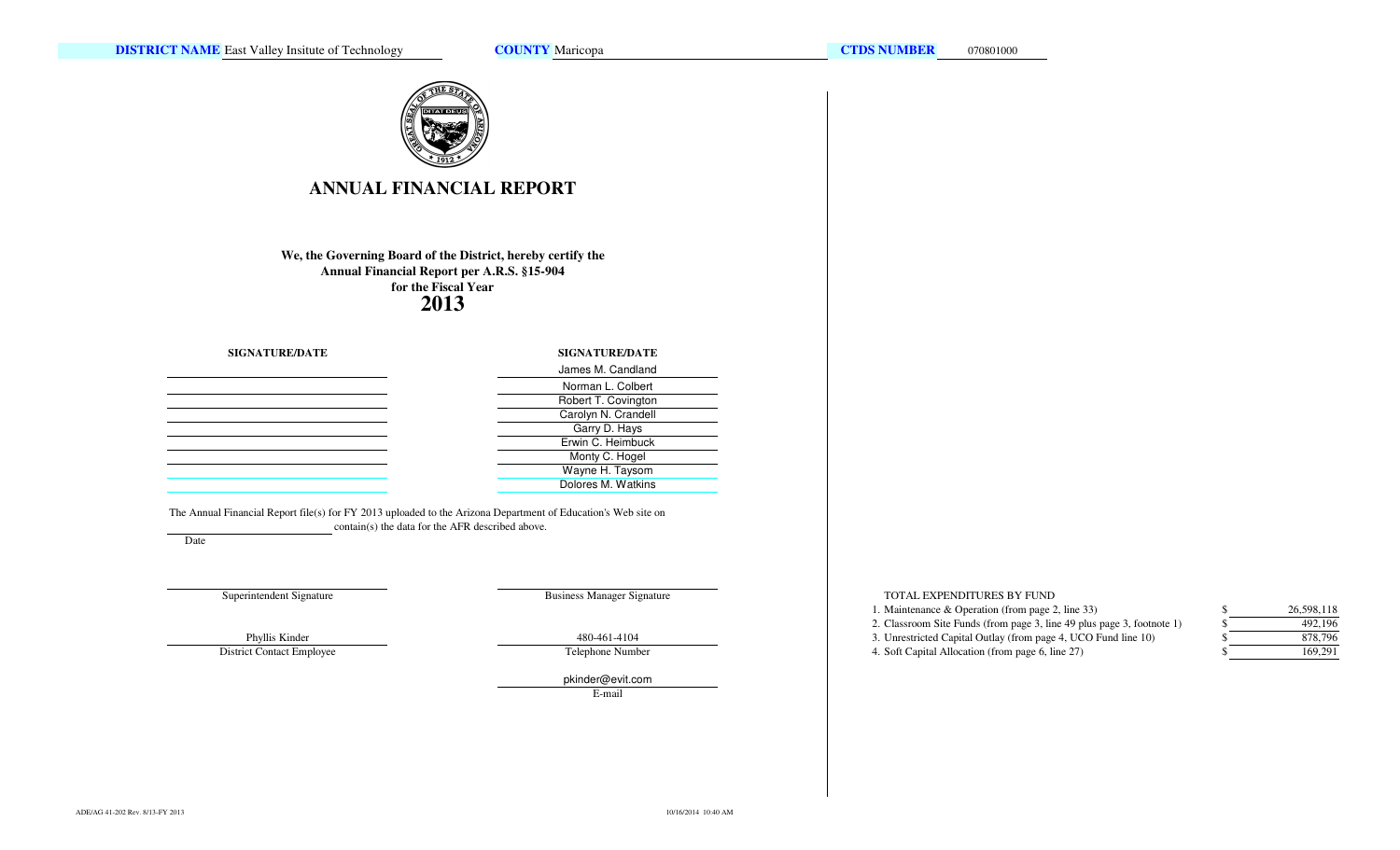| <b>DISTRICT NAME</b> East Valley Insitute of Technology                                                                                                                 | <b>COUNTY Maricopa</b> |                 |                       |                      |                   | CTDS NUMBER   070801000 |                                                                                              |  |  |
|-------------------------------------------------------------------------------------------------------------------------------------------------------------------------|------------------------|-----------------|-----------------------|----------------------|-------------------|-------------------------|----------------------------------------------------------------------------------------------|--|--|
|                                                                                                                                                                         |                        | MAINTENANCE     | UNRESTRICTED          |                      | SOFT CAPITAL      |                         |                                                                                              |  |  |
|                                                                                                                                                                         |                        | AND OPERATION   | <b>CAPITAL OUTLAY</b> | <b>ADJACENT WAYS</b> | <b>ALLOCATION</b> | <b>DEBT SERVICE</b>     |                                                                                              |  |  |
| <b>FUNDS AVAILABLE</b>                                                                                                                                                  |                        | <b>FUND 001</b> | <b>FUND 610</b>       | <b>FUND 620</b>      | <b>FUND 625</b>   | <b>FUND 700</b>         |                                                                                              |  |  |
|                                                                                                                                                                         |                        | <b>ACTUAL</b>   | <b>ACTUAL</b>         | <b>ACTUAL</b>        | <b>ACTUAL</b>     | <b>ACTUAL</b>           |                                                                                              |  |  |
| Beginning Fund Balance (1)                                                                                                                                              |                        | 14,752,898      | 15,965,242            | 1,168                | 5,517,527         | 30,373                  |                                                                                              |  |  |
| <b>REVENUE</b>                                                                                                                                                          |                        |                 |                       |                      |                   |                         |                                                                                              |  |  |
| <b>1000 Local</b>                                                                                                                                                       |                        |                 |                       |                      |                   |                         |                                                                                              |  |  |
| 1110 Property Taxes                                                                                                                                                     |                        | 7,628,996       |                       |                      |                   | 83                      | (1) The Maintenance and Operation Fund beginning fund balance includes the revolving         |  |  |
| 1140 Penalties and Interest on Taxes                                                                                                                                    |                        |                 |                       |                      |                   |                         | account cash balance on hand of<br>\$2,298 at 7/1/12.                                        |  |  |
| 1280 Revenue in Lieu of Taxes                                                                                                                                           |                        | 205,546         |                       |                      |                   |                         |                                                                                              |  |  |
| 1310 Tuition from Individuals<br>1320 Tuition from Other Arizona Districts                                                                                              |                        |                 |                       |                      |                   |                         | (2) The Government Property Lease Excise Tax revenue included on line 18 is<br><sup>\$</sup> |  |  |
| 1330 Tuition from Out-of-State Districts                                                                                                                                |                        | 39,407          |                       |                      |                   |                         |                                                                                              |  |  |
| 1340 Tuition from Other Private Sources (Other than Individuals)                                                                                                        |                        | 25,817          |                       |                      |                   |                         | (3) The Maintenance and Operation Fund ending fund balance includes the revolving            |  |  |
| 1350 Tuition from Other Government Sources Within Arizona                                                                                                               |                        |                 |                       |                      |                   |                         | account cash balance on hand of<br>\$2,297 at 6/30/13.                                       |  |  |
| 1360 Tuition from Other Government Sources Outside Arizona                                                                                                              | 1 <sup>c</sup>         |                 |                       |                      |                   |                         | 10.                                                                                          |  |  |
| 1410 Transportation Fees from Individuals                                                                                                                               | 11                     |                 |                       |                      |                   |                         | 11.                                                                                          |  |  |
| 1420 Transportation Fees from Other Arizona Districts                                                                                                                   | 12                     |                 |                       |                      |                   |                         | 12.                                                                                          |  |  |
| 1430 Transportation Fees from Out-of-State Districts                                                                                                                    | 13                     |                 |                       |                      |                   |                         | 13.                                                                                          |  |  |
| 1440 Transportation Fees from Other Private Sources (Other than Individuals)                                                                                            | 14                     |                 |                       |                      |                   |                         | 14.                                                                                          |  |  |
| 1450 Transportation Fees from Other Government Sources Within Arizona                                                                                                   | 15                     |                 |                       |                      |                   |                         | 15.                                                                                          |  |  |
| 1460 Transportation Fees from Other Government Sources Outside Arizona                                                                                                  | 16                     |                 |                       |                      |                   |                         | 16.                                                                                          |  |  |
| 1500 Investment Income                                                                                                                                                  | 17                     | 72,763          | 68,054                | 5                    | 24,798            | $1,625$ 17.             |                                                                                              |  |  |
| Other (Specify) (2) 1980;1990                                                                                                                                           | 18                     | 1,551           |                       |                      |                   |                         | 18                                                                                           |  |  |
| Subtotal (lines 2-18)                                                                                                                                                   | 19                     | 7,974,080       | 68,054                |                      | 24,798            | 1,708 19.               |                                                                                              |  |  |
| 2000 Intermediate                                                                                                                                                       |                        |                 |                       |                      |                   |                         |                                                                                              |  |  |
| 2110 County School Fund                                                                                                                                                 | 20                     |                 |                       |                      |                   |                         |                                                                                              |  |  |
| 2120 County Equalization Assistance                                                                                                                                     | 21                     | 2,408,656       | 125,870               |                      | 20,634            |                         | 21.                                                                                          |  |  |
| 2210 Special County School Reserve Fund                                                                                                                                 | 22.                    |                 |                       |                      |                   |                         | 22.                                                                                          |  |  |
| Other (Specify)                                                                                                                                                         | 23.                    |                 |                       |                      |                   |                         | 23.                                                                                          |  |  |
| Subtotal (lines 20-23)                                                                                                                                                  | 24.                    | 2,408,656       | 125,870               |                      | 20,634            |                         | 24.                                                                                          |  |  |
| <b>3000 State</b>                                                                                                                                                       |                        |                 |                       |                      |                   |                         |                                                                                              |  |  |
| 3110 State Equalization Assistance                                                                                                                                      | 25                     | 18,955,549      | 1,296,647             |                      | 865,839           |                         |                                                                                              |  |  |
| 3120 Additional State Aid                                                                                                                                               | 26                     |                 |                       |                      |                   |                         | 26.                                                                                          |  |  |
| Other (Specify)                                                                                                                                                         | 27                     |                 |                       |                      |                   |                         | 27.                                                                                          |  |  |
| Subtotal (lines 25-27)                                                                                                                                                  | 28.                    | 18,955,549      | 1,296,647             |                      | 865,839           |                         | $0 - 28.$                                                                                    |  |  |
| <b>4000 Federal</b>                                                                                                                                                     |                        |                 |                       |                      |                   |                         |                                                                                              |  |  |
| 4100 Unrestricted Revenue Received Directly from the Federal Government                                                                                                 | 29<br>30.              |                 |                       |                      |                   |                         |                                                                                              |  |  |
| 4200 Unrestricted Revenue Received from the Federal Government through the State                                                                                        | 31                     |                 |                       |                      |                   |                         | 30.<br>31.                                                                                   |  |  |
| 4500 Restricted Revenue Received from the Federal Government through the State<br>4700 Revenue Received from the Federal Government through Other Intermediate Agencies | 32                     |                 |                       |                      |                   |                         | 32.                                                                                          |  |  |
| 4800 Revenue in Lieu of Taxes                                                                                                                                           | 33                     |                 |                       |                      |                   |                         | 33.                                                                                          |  |  |
| 4900 Revenue for/on Behalf of the District                                                                                                                              | 34.                    |                 |                       |                      |                   |                         | 34.                                                                                          |  |  |
| Other (Specify)                                                                                                                                                         | 35                     |                 |                       |                      |                   |                         | 35.                                                                                          |  |  |
| Subtotal (lines 29-35)                                                                                                                                                  | 36                     |                 |                       |                      |                   |                         | $0 - 36.$                                                                                    |  |  |
|                                                                                                                                                                         |                        |                 |                       |                      |                   |                         |                                                                                              |  |  |
| Total Fund Revenue (lines 19, 24, 28, and 36)                                                                                                                           | 37                     | 29,338,285      | 1,490,571             | 5                    | 911,271           | 1,708 37.               |                                                                                              |  |  |
| 5100 Issuance of Bonds                                                                                                                                                  | 38                     |                 |                       |                      |                   |                         | 38.                                                                                          |  |  |
| 5200 Fund Transfers-In                                                                                                                                                  | 39                     |                 |                       |                      |                   |                         | 39.                                                                                          |  |  |
| Other (Specify)                                                                                                                                                         | 40.                    |                 |                       |                      |                   |                         | 40.                                                                                          |  |  |
| TOTAL FUNDS AVAILABLE (lines 1 and 37 - 40)                                                                                                                             | 41                     | 44,091,183      | 17,455,813            | 1,173                | 6,428,798         | 32,081 41.              |                                                                                              |  |  |
| <b>Total Expenditures</b>                                                                                                                                               | 42                     | 26,598,118      | 878,796               | $\Omega$             | 169,291           |                         | 42.                                                                                          |  |  |
| 6900 Other Financing Uses and Other Items                                                                                                                               | 43                     |                 |                       |                      |                   |                         | 43.                                                                                          |  |  |
| TOTAL EXPENDITURES AND OTHER USES (lines 42 plus 43)                                                                                                                    | 44.                    | 26,598,118      | 878,796               | $\bf{0}$             | 169,291           |                         | $0 - 44.$                                                                                    |  |  |
| <b>ENDING FUND BALANCE (line 41 minus line 44) (3)</b>                                                                                                                  | 45                     | 17,493,065      | 16,577,017            | 1,173                | 6,259,507         | 32,081 45.              |                                                                                              |  |  |

.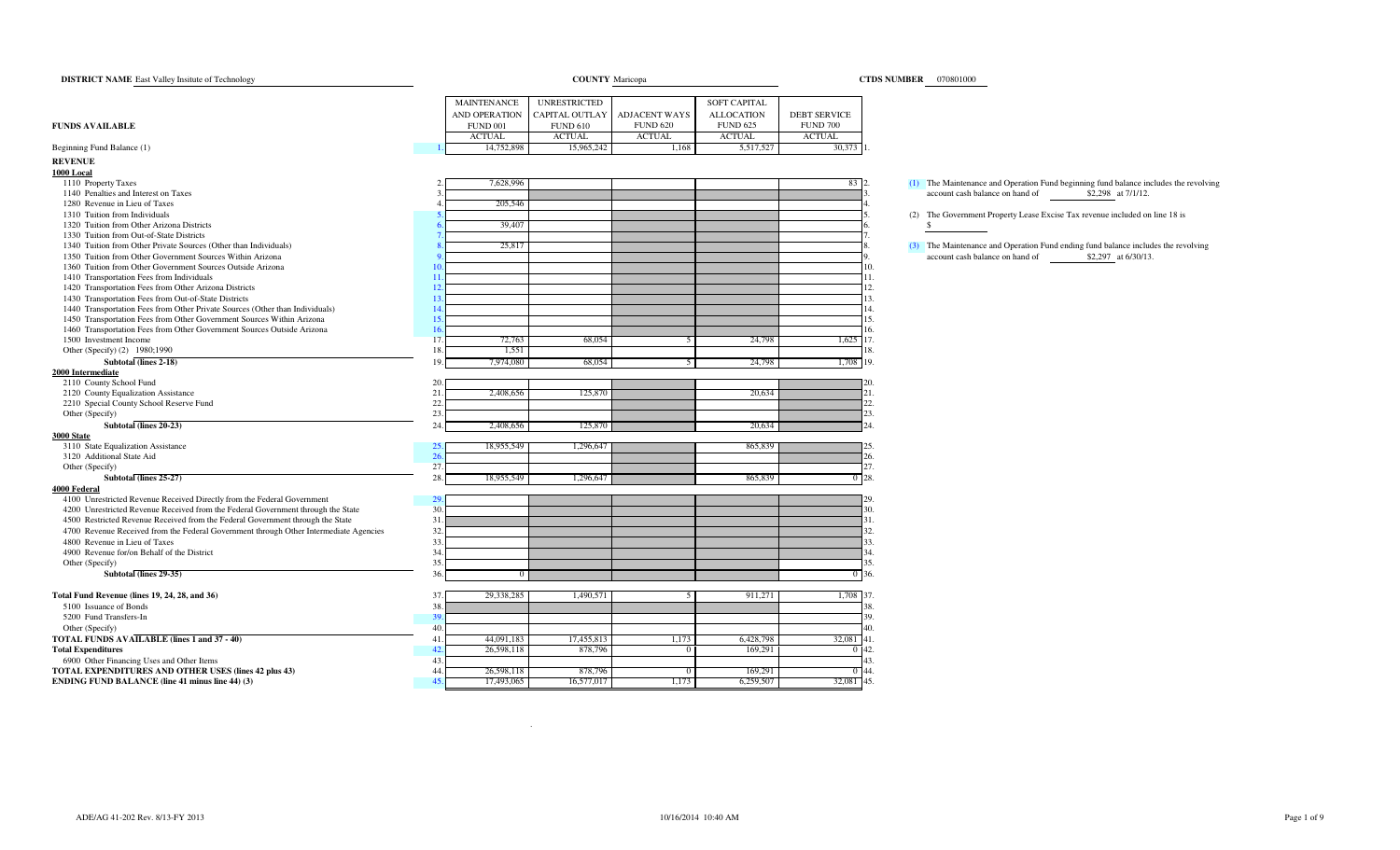**DISTRICT NAME** East Valley Insitute of Technology **COUNTY** 

<sup>070801000</sup> Maricopa

**CTDS NUMBER**

**MAINTENANCE AND OPERATION FUND (001)—EXPENDITURES**

|                                                                              |     |                  | Employee         | <b>Purchased Services</b> |                  |               |                | Totals         |                   | $\sqrt{\%}$ Increase/ |
|------------------------------------------------------------------------------|-----|------------------|------------------|---------------------------|------------------|---------------|----------------|----------------|-------------------|-----------------------|
| Expenditures                                                                 |     | Salaries<br>6100 | Benefits<br>6200 | 6300, 6400,<br>6500       | Supplies<br>6600 | Other<br>6800 | Budget         | Actual         | Prior Year Actual | Decrease in<br>Actual |
| <b>100 Regular Education</b>                                                 |     |                  |                  |                           |                  |               |                |                |                   |                       |
| 1000 Instruction                                                             |     |                  |                  |                           |                  |               | $\Omega$       | $\Omega$       | $\Omega$          | $0.0\%$ 1             |
| 2000 Support Services                                                        |     |                  |                  |                           |                  |               |                |                |                   |                       |
| 2100 Students                                                                |     |                  |                  |                           |                  |               | $\Omega$       | $\Omega$       | $\mathbf{0}$      | $0.0\%$ 2.            |
| 2200 Instructional Staff                                                     |     |                  |                  |                           |                  |               | $\overline{0}$ | $\Omega$       | $\mathbf{0}$      | $0.0\%$               |
| 2300 General Administration                                                  |     |                  |                  |                           |                  |               | $\overline{0}$ | $\Omega$       | $\overline{0}$    | 0.0%                  |
| 2400 School Administration                                                   |     |                  |                  |                           |                  |               | $\mathbf{0}$   | $\mathbf{0}$   | $\overline{0}$    | $0.0\%$ 5             |
| 2500 Central Services                                                        |     |                  |                  |                           |                  |               | $\overline{0}$ | $\Omega$       | $\mathbf{0}$      | $0.0\%$               |
| 2600 Operation & Maintenance of Plant                                        |     |                  |                  |                           |                  |               | $\overline{0}$ | $\overline{0}$ | $\overline{0}$    | $0.0\%$               |
| 2900 Other                                                                   |     |                  |                  |                           |                  |               | $\overline{0}$ | $\mathbf{0}$   | $\overline{0}$    | $0.0\%$ 8             |
| 3000 Operation of Noninstructional Services                                  |     |                  |                  |                           |                  |               | $\mathbf{0}$   | $\Omega$       | $\overline{0}$    | $0.0\%$ 9             |
| 610 School-Sponsored Cocurricular Activities                                 | 10  |                  |                  |                           |                  |               | $\overline{0}$ | $\overline{0}$ | $\mathbf{0}$      | $0.0\%$               |
| 620 School-Sponsored Athletics                                               | 11  |                  |                  |                           |                  |               | $\overline{0}$ | $\overline{0}$ | $\overline{0}$    | $0.0\%$ 11            |
| 630 Other Instructional Programs                                             |     |                  |                  |                           |                  |               |                | $\Omega$       | $\overline{0}$    | $0.0\%$ 12.           |
| 700, 800, 900 Other Programs                                                 | 13  |                  |                  |                           |                  |               |                | $\Omega$       | $\overline{0}$    | $0.0\%$ 13.           |
| Regular Education Subsection Subtotal (lines 1-13)                           | 14  |                  | $\Omega$         | $\sqrt{ }$                | $\Omega$         | $\Omega$      | $\overline{0}$ | $\Omega$       | $\Omega$          | $0.0\%$ 14.           |
| <b>200 Special Education</b>                                                 |     |                  |                  |                           |                  |               |                |                |                   |                       |
| 1000 Instruction                                                             | 15. | 3,161,930        | 839,424          | 17,129,910                | 101,284          | 7,569         | 21,946,074     | 21,240,117     | 19,429,862        | 9.3% 15.              |
| 2000 Support Services                                                        |     |                  |                  |                           |                  |               |                |                |                   |                       |
| 2100 Students                                                                | 16. | 329,953          | 118,049          | 5,717                     | 1,347            | 2,343         | 515,509        | 457,409        | 557,506           | $-18.0\%$ 16.         |
| 2200 Instructional Staff                                                     | 17  | 230,573          | 66,791           | 4,895                     | 590              | $\Omega$      | 363,069        | 302,849        | 326,893           | $-7.4\%$ 17.          |
| 2300 General Administration                                                  |     | 370,182          | 88,618           | 68,129                    | 2,264            | 7,763         | 557.991        | 536,956        | 499,472           | 7.5% 18.              |
| 2400 School Administration                                                   | 19  | 442,719          | 111,776          | 9,639                     | 4,908            | 70            | 573,431        | 569,112        | 566,647           | $0.4\%$ 19.           |
| 2500 Central Services                                                        | 20  | 769,463          | 216,343          | 210,179                   | 1,719            | 5,182         | 1,139,941      | 1,202,886      | 1,697,017         | $-29.1\%$ 20          |
| 2600 Operation & Maintenance of Plant                                        | 21  | 894,063          | 272,430          | 349,563                   | 771,123          | 1,610         | 2,878,955      | 2,288,789      | 2,849,491         | $-19.7\%$ 21          |
| 2900 Other                                                                   | 22  |                  |                  |                           |                  |               | $\Omega$       | $\Omega$       | $\Omega$          | $0.0\%$               |
| 3000 Operation of Noninstructional Services                                  | 23  |                  |                  |                           |                  |               | $\theta$       | $\Omega$       | $\theta$          | 0.0%                  |
| Subtotal (lines 15-23)                                                       | 24  | 6,198,883        | 1,713,431        | 17,778,032                | 883,235          | 24,537        | 27,974,970     | 26,598,118     | 25,926,888        | 2.6% 24               |
| <b>400 Pupil Transportation</b>                                              | 25. |                  |                  |                           |                  |               | $\Omega$       | $\Omega$       | $\Omega$          | $0.0\%$ 25            |
| 510 Desegregation                                                            |     |                  |                  |                           |                  |               |                |                |                   |                       |
| (from Districtwide Desegregation Expenditures, page 2, line 44)              | 26. |                  | $\Omega$         |                           | $\Omega$         | $\Omega$      | $\Omega$       | $\Omega$       | $\overline{0}$    | $0.0\%$ 26.           |
| 520 Special K-3 Program Override                                             |     |                  |                  |                           |                  |               |                |                |                   |                       |
|                                                                              | 27. |                  | $\Omega$         |                           | $\Omega$         | $\Omega$      | $\Omega$       | $\Omega$       | $\Omega$          | $0.0\%$ 27.           |
| (from Supplement, page 1, line 10)<br><b>530 Dropout Prevention Programs</b> |     |                  |                  |                           |                  |               |                |                |                   |                       |
| 1000 Instruction                                                             | 28. |                  |                  |                           |                  |               |                | $\Omega$       | $\mathbf{0}$      | $0.0\%$ 28.           |
| 2000-3000 Support Serv. & Oper. of Noninstructional Serv.                    | 29. |                  |                  |                           |                  |               |                | $\mathbf{0}$   | $\mathbf{0}$      | $0.0\%$ 29.           |
| Subtotal (lines 28 and 29)                                                   | 30  | $\Omega$         | $\Omega$         | $\Omega$                  | $\Omega$         | $\Omega$      | $\mathbf{0}$   | $\overline{0}$ | $\overline{0}$    | $0.0\%$ 30.           |
| 540 Joint Career and Technical Education and Vocational                      |     |                  |                  |                           |                  |               |                |                |                   |                       |
| <b>Education Center</b> (from Supplement, page 1, line 20)                   | 31  |                  | $\Omega$         |                           | $\Omega$         | $\Omega$      | $\Omega$       | $\Omega$       | $\Omega$          | $0.0\%$ 31.           |
| <b>550 K-3 Reading Program</b>                                               | 32. |                  |                  |                           |                  |               | $\mathbf{0}$   | $\Omega$       |                   | 32                    |
| Total Expenditures (lines 14, 24-27, 30-32)                                  | 33. | 6,198,883        | 1,713,431        | 17,778,032                | 883,235          | 24,537        | 27,974,970     | 26,598,118     | 25,926,888        | 2.6% 33.              |
|                                                                              |     |                  |                  |                           |                  |               |                |                |                   |                       |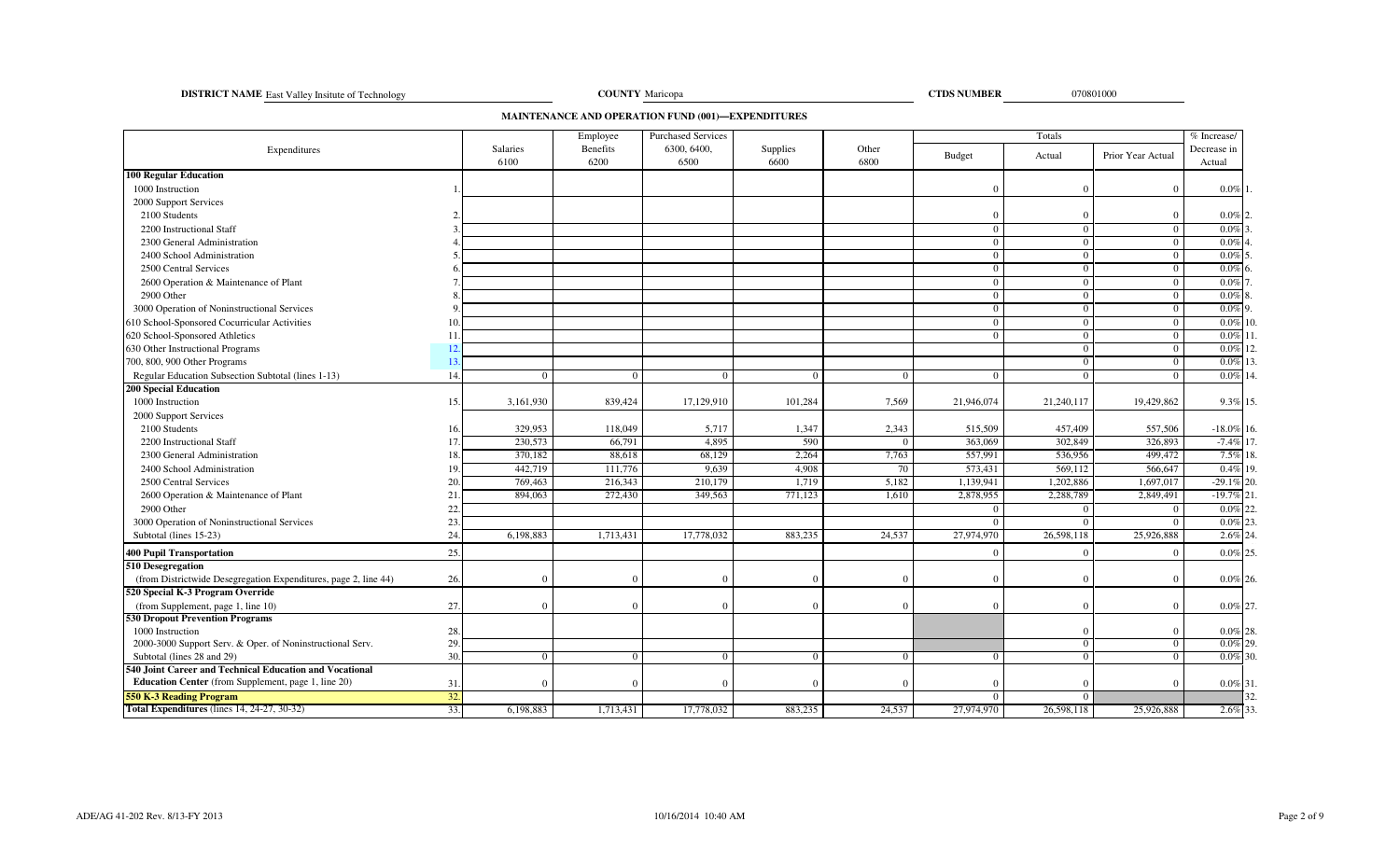|                                                                                    | Beginning   |                      |          |                          | Purchased Services |          | Interest on     |           | <b>Total Expenditures</b> |                   | % Increase/       | Ending        |            |                                                                                                       |
|------------------------------------------------------------------------------------|-------------|----------------------|----------|--------------------------|--------------------|----------|-----------------|-----------|---------------------------|-------------------|-------------------|---------------|------------|-------------------------------------------------------------------------------------------------------|
| Revenues and Expenditure Function Codes                                            | Fund        | Actual               | Salaries | <b>Employee Benefits</b> | 6300, 6400,        | Supplies | Short-Term Debt | Budget    | Actual                    | Prior Year Actual | Decrease in       | Fund          |            |                                                                                                       |
| Classroom Site Fund 011 - Base Salary                                              | Balance     | Revenues             | 6100     | 6200                     | 6500(1)            | 6600     | 6850(2)         |           |                           |                   | Actual            | Balance       |            |                                                                                                       |
| Revenues                                                                           |             |                      |          |                          |                    |          |                 |           |                           |                   |                   |               |            |                                                                                                       |
| CSF Allocation (20%)<br>Interest Income                                            |             | 119,547<br>2,127     |          |                          |                    |          |                 |           |                           |                   |                   |               |            | (1) For FY 2013, the district received Classroom Site Fund revenue of<br>and expended<br>in Fund 010, |
| Total Revenues (lines 1 and 2)                                                     |             | 121,674              |          |                          |                    |          |                 |           |                           |                   |                   |               |            | object code 6590 for Classroom Site Fund pass-through payments to                                     |
| Expenditures                                                                       |             |                      |          |                          |                    |          |                 |           |                           |                   |                   |               |            | district-sponsored charter schools. This amount is not included in the                                |
| 100 Regular Education                                                              |             |                      |          |                          |                    |          |                 |           |                           |                   |                   |               |            | amounts reported for Fund 013.                                                                        |
| 1000 Instruction<br>2100 Support Services - Students                               |             |                      |          | 212                      |                    |          |                 |           | 212<br>$\Omega$           | $\overline{0}$    | 0.09              |               |            | (2) Include amounts expended for registered warrant expense in Funds 0.                               |
| 2200 Support Services - Instructional Staff                                        |             |                      |          |                          |                    |          |                 |           | $\Omega$                  | $\overline{0}$    | 0.0%              |               |            | 012, and 013 on lines 16, 32, and 48, respectively.                                                   |
| Program 100 Subtotal (lines 4-6)                                                   |             |                      |          | 212                      |                    |          |                 |           | 212                       | $\overline{0}$    |                   |               |            |                                                                                                       |
| 200 Special Education                                                              |             |                      |          |                          |                    |          |                 |           |                           |                   |                   |               |            |                                                                                                       |
| 1000 Instruction<br>2100 Support Services - Students                               |             |                      |          |                          |                    |          |                 | 446,223   |                           |                   | 0.0%<br>0.09      |               |            |                                                                                                       |
| 2200 Support Services - Instructional Staff                                        |             |                      |          |                          |                    |          |                 |           |                           |                   | 0.09              |               |            |                                                                                                       |
| Program 200 Subtotal (lines 8-10)                                                  |             |                      |          |                          |                    |          |                 | 446,223   |                           |                   | 0.0%              |               |            |                                                                                                       |
| Other Programs (Specify)                                                           |             |                      |          |                          |                    |          |                 |           |                           |                   |                   |               |            |                                                                                                       |
| 1000 Instruction                                                                   |             |                      |          |                          |                    |          |                 |           | $\Omega$                  | $\Omega$          | 0.0%<br>0.0%      |               |            |                                                                                                       |
| 2100 Support Services - Students<br>2200 Support Services - Instructional Staff    | 14          |                      |          |                          |                    |          |                 |           | $\overline{0}$            | $\overline{0}$    | 0.0%              |               |            |                                                                                                       |
| Other Programs Subtotal (lines 12-14)                                              | 15          |                      |          |                          |                    |          |                 |           |                           |                   | 0.09              |               |            |                                                                                                       |
| Fotal Classroom Site Fund 011 - Base Salary                                        | 16.         | 422,934<br>121,674   |          | 212                      |                    |          |                 | 446,223   | 212                       | $\Omega$          |                   | 544,396       | 16         |                                                                                                       |
| Classroom Site Fund 012 - Performance Pay                                          |             |                      |          |                          |                    |          |                 |           |                           |                   |                   |               |            |                                                                                                       |
| Revenues<br>CSF Allocation (40%)                                                   | 17          | 239,095              |          |                          |                    |          |                 |           |                           |                   |                   |               |            |                                                                                                       |
| Interest Income                                                                    |             | 2,173                |          |                          |                    |          |                 |           |                           |                   |                   |               |            |                                                                                                       |
| Total Revenues (lines 17 and 18)                                                   |             | 241,268              |          |                          |                    |          |                 |           |                           |                   |                   |               |            |                                                                                                       |
| Expenditures                                                                       |             |                      |          |                          |                    |          |                 |           |                           |                   |                   |               |            |                                                                                                       |
| 100 Regular Education<br>1000 Instruction                                          |             |                      | 184,860  | 34,618                   |                    |          |                 |           | 219,478                   |                   |                   |               |            |                                                                                                       |
| 2100 Support Services - Students                                                   | 21          |                      | 1.779    | 335                      |                    |          |                 |           | 2,114                     |                   | $0 -$             |               |            |                                                                                                       |
| 2200 Support Services - Instructional Staff                                        |             |                      |          |                          |                    |          |                 |           |                           | $\overline{0}$    | $0.0^{\circ}$     |               |            |                                                                                                       |
| Program 100 Subtotal (lines 20-22)                                                 | 23          |                      | 186,639  | 34,953                   |                    |          |                 |           | 221,592                   | $0 -$             |                   |               | 23         |                                                                                                       |
| 200 Special Education<br>1000 Instruction                                          |             |                      |          |                          |                    |          |                 | 401,402   |                           | 230,144           | $-100.0%$         |               |            |                                                                                                       |
| 2100 Support Services - Students                                                   |             |                      |          |                          |                    |          |                 | 60,789    |                           |                   | 0.09              |               | 25         |                                                                                                       |
| 2200 Support Services - Instructional Staff                                        |             |                      |          |                          |                    |          |                 |           | $^{\circ}$                | $\overline{0}$    | 0.0%              |               | 26         |                                                                                                       |
| Program 200 Subtotal (lines 24-26)                                                 |             |                      |          | $^{\circ}$               |                    |          |                 | 462,191   | $\Omega$                  | 230,144           | $-100.0\%$        |               | 27         |                                                                                                       |
| Other Programs (Specify)<br>1000 Instruction                                       |             |                      |          |                          |                    |          |                 |           |                           |                   | 0.0%              |               |            |                                                                                                       |
| 2100 Support Services - Students                                                   |             |                      |          |                          |                    |          |                 |           | $^{\circ}$                |                   | 0.0%              |               |            |                                                                                                       |
| 2200 Support Services - Instructional Staff                                        |             |                      |          |                          |                    |          |                 |           | $\overline{0}$            | $\Omega$          | 0.0%              |               | ٦Λ         |                                                                                                       |
| Other Programs Subtotal (lines 28-30)                                              |             |                      |          |                          |                    |          |                 |           | $^{\circ}$                | $\Omega$          | 0.0%              |               |            |                                                                                                       |
| Total Classroom Site Fund 012 - Performance Pay<br>Classroom Site Fund 013 - Other | 32.         | 241,268<br>415,790   | 186,639  | 34,953                   |                    |          |                 | 462,191   | 221,592                   | 230,144           | $-3.79$           | 435,466 32.   |            |                                                                                                       |
| Revenues                                                                           |             |                      |          |                          |                    |          |                 |           |                           |                   |                   |               |            |                                                                                                       |
| CSF Allocation (40%)                                                               |             | 239,095              |          |                          |                    |          |                 |           |                           |                   |                   |               |            |                                                                                                       |
| Interest Income                                                                    |             | 1,938                |          |                          |                    |          |                 |           |                           |                   |                   |               | 34         |                                                                                                       |
| Total Revenues (lines 33 and 34)<br>Expenditures                                   |             | 241,033              |          |                          |                    |          |                 |           |                           |                   |                   |               | 35         |                                                                                                       |
| 100 Regular Education                                                              |             |                      |          |                          |                    |          |                 |           |                           |                   |                   |               |            |                                                                                                       |
| 1000 Instruction                                                                   |             |                      | 221,773  | 47,601                   |                    |          |                 |           | 269,374                   |                   |                   |               |            |                                                                                                       |
| 2100 Support Services - Students                                                   |             |                      | 500      | 518                      |                    |          |                 |           | 1,018                     |                   | $0 -$             |               |            |                                                                                                       |
| 2200 Support Services - Instructional Staff<br>Program 100 Subtotal (lines 36-38)  |             |                      | 222,273  | 48,119                   |                    |          |                 |           | 270,392                   | $\Omega$          | 0.09<br>$0 -$     |               |            |                                                                                                       |
| 200 Special Education                                                              |             |                      |          |                          |                    |          |                 |           |                           |                   |                   |               |            |                                                                                                       |
| 1000 Instruction                                                                   |             |                      |          |                          |                    |          |                 | 309,101   |                           | 387,379           | $-100.0%$         |               |            |                                                                                                       |
| 2100 Support Services - Students                                                   |             |                      |          |                          |                    |          |                 | 106,611   |                           | 2,279             | $-100.09$         |               | 41         |                                                                                                       |
| 2200 Support Services - Instructional Staff<br>Program 200 Subtotal (lines 40-42)  |             |                      |          | $\Omega$                 |                    |          |                 | 415,712   |                           | 389,658           | 0.09<br>$-100.0%$ |               | 42.<br>43. |                                                                                                       |
| 530 Dropout Prevention Programs                                                    |             |                      |          |                          |                    |          |                 |           |                           |                   |                   |               |            |                                                                                                       |
| 1000 Instruction                                                                   | 44.         |                      |          |                          |                    |          |                 |           |                           |                   | 0.0%              |               |            |                                                                                                       |
| Other Programs (Specify)                                                           |             |                      |          |                          |                    |          |                 |           |                           |                   |                   |               |            |                                                                                                       |
| 1000 Instruction<br>2100, 2200 Support Serv. Students & Instructional Staff        | $\Lambda$ 5 |                      |          |                          |                    |          |                 |           |                           |                   | 0.0%<br>0.09      |               |            |                                                                                                       |
| Other Programs Subtotal (lines 45 and 46)                                          |             |                      |          | $\overline{0}$           | $\overline{0}$     |          |                 |           |                           |                   | 0.0%              |               |            |                                                                                                       |
| Total Classroom Site Fund 013 - Other                                              | 48.         | 368,941<br>241,033   | 222,273  | 48.119                   | $\Omega$           | $\Omega$ |                 | 415,712   | 270.392                   | 389,658           | $-30.6%$          | 339,582       | 48         |                                                                                                       |
| Total Classroom Site Funds (lines 16, 32, and 48)                                  | 49.         | 1,207,665<br>603,975 | 408,912  | 83,284                   | $\overline{0}$     | $\Omega$ |                 | 1,324,126 | 492,196                   | 619,802           | $-20.6%$          | 1,319,444 49. |            |                                                                                                       |

**DISTRICT NAME COUNTY CTDS NUMBER** East Valley Insitute of Technology

**CLASSROOM SITE FUNDS (011, 012, AND 013)—REVENUES, EXPENDITURES, AND FUND BALANCES**

CTDS NUMBER 070801000 y country Maricopa country Maricopa country country and the country of the country of the country of the country of the country of the country of the country of the country of the country of the country of the country of t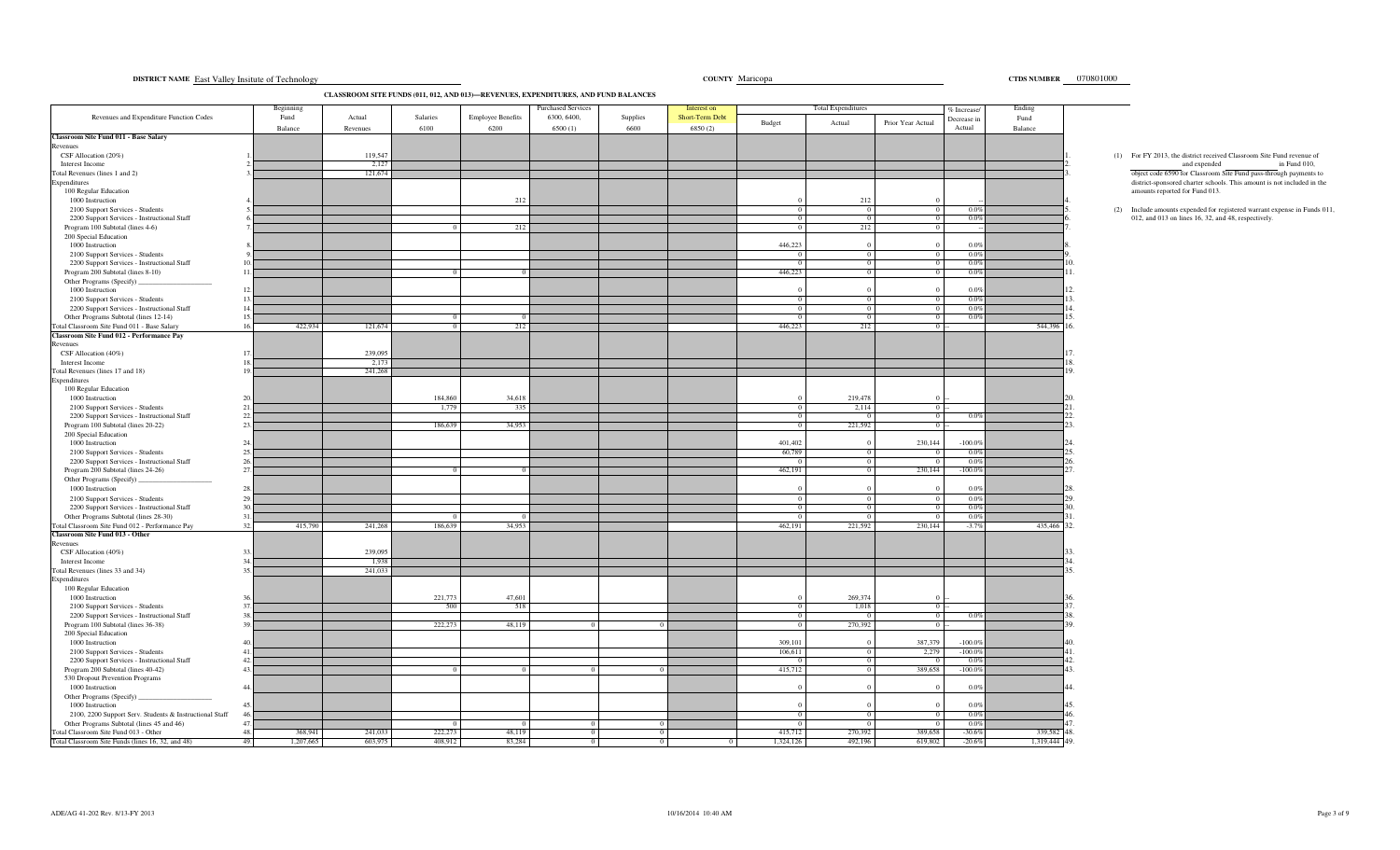**DISTRICT NAME** East Valley Insitute of Technology **COUNTY** 

#### **CTDS NUMBER**<br> **CTDS NUMBER** COUNTY Maricopa

#### **UNRESTRICTED CAPITAL OUTLAY (610) FUND—EXPENDITURES**

|                                                    |         | Library Books,            |          |               |                  |                  |              | Totals  |                   |               |
|----------------------------------------------------|---------|---------------------------|----------|---------------|------------------|------------------|--------------|---------|-------------------|---------------|
|                                                    |         | Textbooks, &              |          | Redemption of |                  | All Other        |              |         |                   | Increase/     |
| Expenditures                                       | Rentals | <b>Instructional Aids</b> | Property | Principal     | Interest         | Object Codes     | Budget       | Actual  | Prior Year Actual | Decrease      |
|                                                    | 6440    | 6641-6643                 | 6700     | 6831, 6832    | 6841, 6842, 6850 | (excluding 6900) |              |         |                   | in Actual     |
| Unrestricted Capital Outlay Override (1)           |         |                           |          |               |                  |                  |              |         |                   | $0.0\%$ 1     |
| <b>Unrestricted Capital Outlay Fund 610 (2)</b>    |         |                           |          |               |                  |                  |              |         |                   |               |
| 1000 Instruction                                   |         |                           | 295,662  |               |                  |                  | 19,340,716   | 295,662 | 101,405           | 191.6% 2      |
| 2000 Support Services                              |         |                           |          |               |                  |                  |              |         |                   |               |
| 2100, 2200 Students and Instructional Staff        |         |                           | 32,738   |               |                  |                  | 3,000,000    | 32,738  | 16,448            | 99.0% 3       |
| 2300, 2400, 2500, 2900 Administration              |         |                           | 25,858   |               |                  |                  | 3,500,000    | 25,858  | 66,628            | $-61.2\%$     |
| 2600 Operation & Maintenance of Plant              |         |                           | 21,712   |               |                  |                  | 12,625,000   | 21,712  | 9,536             | 127.7% 5      |
| 2700 Student Transportation                        |         |                           |          |               |                  |                  |              |         |                   | $0.0\%$ 6     |
| 3000 Operation of Noninstructional Services        |         |                           |          |               |                  |                  |              |         |                   | $0.0\%$       |
| 4000 Facilities Acquisition and Construction       |         |                           |          |               |                  | 502,826          | 13, 133, 715 | 502,826 | 1,183,190         | $-57.5\%$ 8.  |
| 5000 Debt Service                                  |         |                           |          |               |                  |                  |              |         |                   | $0.0\%$ 9.    |
| Total Unrestricted Capital Outlay Fund (lines 2-9) |         |                           | 375,970  |               |                  | 502,826          | 51,599,431   | 878,796 | 1,377,207         | $-36.2\%$ 10. |

(1) Amounts in the Unrestricted Capital Outlay Override, line 1 above, must also be included in the Unrestricted Capital Outlay Fund (610) individual line items. (2) Expenditures, if any, in the Unrestricted Capital Outlay Fund on lines 2-9 for the K-3 Reading Program as described in A.R.S. §15-211:

**Actual**

\$0

# **OTHER FUNDS—REQUIRED CAPITAL EXPENDITURE DETAIL [(A.R.S. §15-904.(B) as amended by Laws 2013, 1st Special Session, Ch. 3, § 17]**

| <b>Selected Expenditures by Object Code</b>             |     |               | <b>UNRESTRICTED CAPITAL OUTLAY</b><br><b>Fund 610</b> |               | <b>BOND BUILDING</b><br><b>Fund 630</b> | <b>NEW SCHOOL FACILITIES</b><br><b>Fund 695</b> |               |           |
|---------------------------------------------------------|-----|---------------|-------------------------------------------------------|---------------|-----------------------------------------|-------------------------------------------------|---------------|-----------|
|                                                         |     | <b>BUDGET</b> | <b>ACTUAL</b>                                         | <b>BUDGET</b> | <b>ACTUAL</b>                           | <b>BUDGET</b>                                   | <b>ACTUAL</b> |           |
| 6150 Classified Salaries                                |     |               |                                                       |               |                                         |                                                 |               |           |
| 6200 Employee Benefits                                  |     |               |                                                       |               |                                         |                                                 |               |           |
| 6450 Construction Services                              |     |               | 489,303                                               |               |                                         |                                                 |               |           |
| 6710 Land and Improvements                              |     |               |                                                       |               |                                         |                                                 |               |           |
| 6720 Buildings and Improvements                         |     |               |                                                       |               |                                         |                                                 |               |           |
| 6731 Furniture and Equipment                            | n.  |               | 20,037                                                |               |                                         |                                                 |               |           |
| 6734 Vehicles                                           |     |               |                                                       |               |                                         |                                                 |               |           |
| 6737 Technology-Related Hardware and Software           |     |               | 113,811                                               |               |                                         |                                                 |               |           |
| 6831, 6832 Redemption of Principal                      | 9.  |               |                                                       |               |                                         |                                                 |               | У.        |
| 6841, 6842, 6850 Interest                               | 10. |               |                                                       |               |                                         |                                                 |               | 10        |
| Total amounts reported on lines 1 through 10 above for: |     |               |                                                       |               |                                         |                                                 |               |           |
| Renovation                                              |     |               | 489,303                                               |               |                                         |                                                 |               |           |
| New Construction                                        | 12  |               |                                                       |               |                                         |                                                 |               | 12        |
| Other                                                   |     |               | 133,848                                               |               |                                         |                                                 |               | 13        |
| Total (lines $11-13$ )                                  | 14. |               | 623,151                                               |               |                                         |                                                 |               | $0 \; 14$ |

#### **Funds 610, 630, and 695**

 1. New construction cost per square foot $2. L<sub>a</sub>$ 

| New construction cost per square foot |  |
|---------------------------------------|--|
| Land acquisition costs                |  |

| <b>CAPITAL ASSETS AS OF</b><br><b>JUNE 30, 2013</b> |              |                         |
|-----------------------------------------------------|--------------|-------------------------|
| Land and Improvements                               | \$3,880,825  | 11.                     |
| <b>Buildings and Improvements</b>                   | \$73,856,984 | $\overline{\mathbf{2}}$ |
| Furniture, Equipment, Vehicles,                     |              |                         |
| and Technology                                      | \$1,182,277  | $\mathbf{3}$ .          |
| <b>Construction</b> in Progress                     |              | 4.                      |
| Total                                               | \$78,920,086 | 15.                     |

**Budget**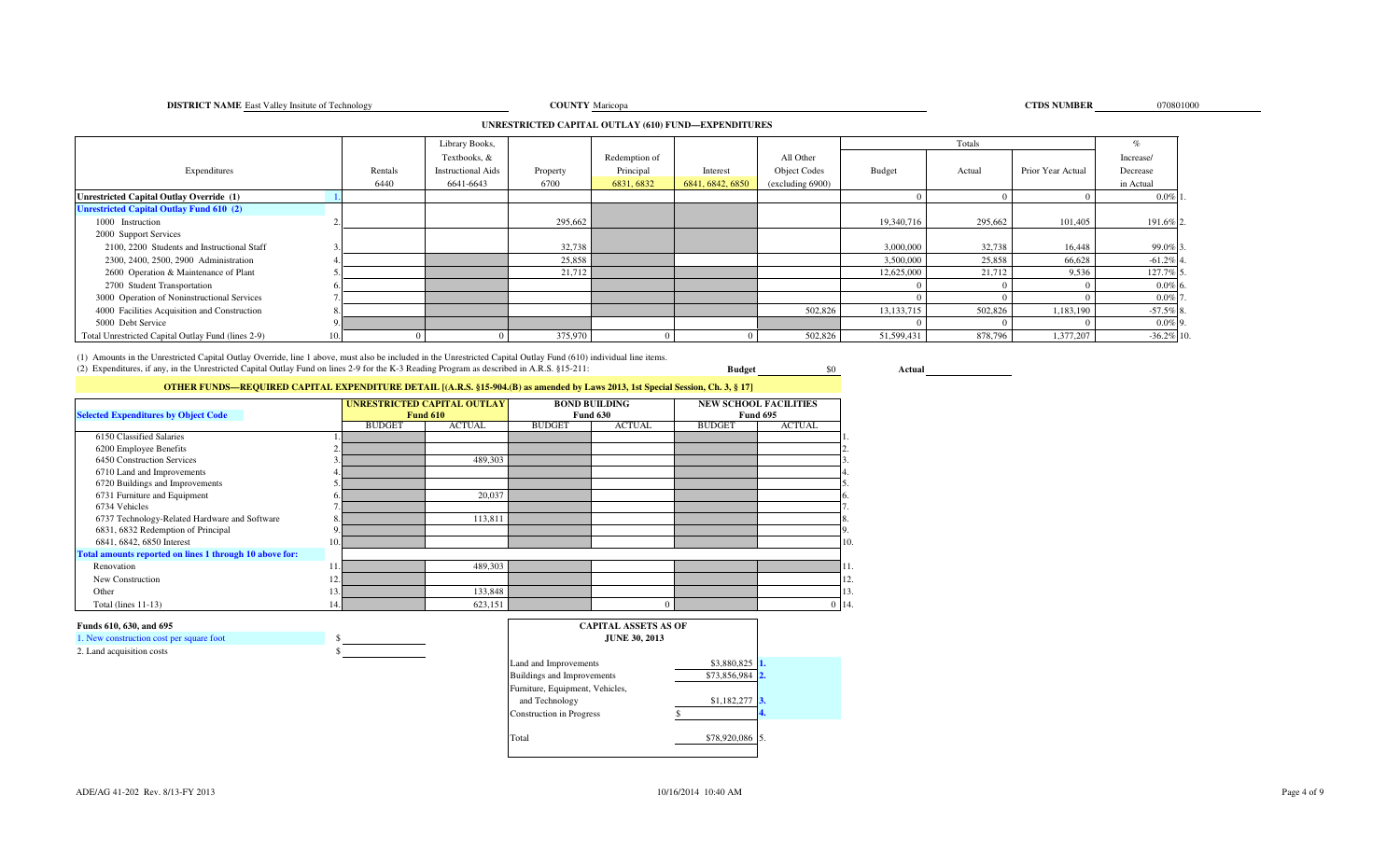# **DISTRICT NAME** East Valley Insitute of Technology **COUNTY**

**COUNTY** Maricopa

# **FEDERAL AND STATE PROJECTS**

|                                                              |     |                     |                | <b>FUND TRANSFERS</b> |                     |               |                    |                   |
|--------------------------------------------------------------|-----|---------------------|----------------|-----------------------|---------------------|---------------|--------------------|-------------------|
|                                                              |     | <b>BEGINNING</b>    |                | (OUT)                 |                     |               | <b>ENDING FUND</b> |                   |
|                                                              |     | <b>FUND BALANCE</b> | <b>REVENUE</b> | 6910 & 6930 (1)       | <b>EXPENDITURES</b> |               | <b>BALANCE</b>     |                   |
| <b>FEDERAL PROJECTS</b>                                      |     | <b>ACTUAL</b>       | <b>ACTUAL</b>  | <b>ACTUAL</b>         | <b>BUDGET</b>       | <b>ACTUAL</b> | <b>ACTUAL</b>      |                   |
| 100-130 ESEA Title I - Helping Disadvantaged Children        |     |                     |                |                       | $\mathbf{0}$        |               | 0 11               |                   |
| 140-150 ESEA Title II - Prof. Development and Technology     |     |                     |                |                       | $\theta$            |               | 0 <sub>12</sub>    |                   |
| 160 ESEA Title IV - 21st Century Schools                     |     |                     |                |                       | $\mathbf{0}$        |               | 0 <sup>13</sup>    |                   |
| 170-180 ESEA Title V - Promote Informed Parent Choice        |     |                     |                |                       | $\mathbf{0}$        |               |                    | $0\vert 4$        |
| 190 ESEA Title III - Limited English & Immigrant Students    |     |                     |                |                       | $\mathbf{0}$        |               |                    | $0\,$ 5.          |
| 200 ESEA Title VII - Indian Education                        |     |                     |                |                       | $\mathbf{0}$        |               |                    | $0\,$ 6           |
| 210 ESEA Title VI - Flexibility and Accountability           |     |                     |                |                       | $\mathbf{0}$        |               | $0\vert 7$         |                   |
| 220 IDEA Part B                                              |     |                     |                |                       | $\mathbf{0}$        |               |                    | 0 <sub>8</sub>    |
| 230 Johnson-O'Malley                                         |     |                     |                |                       | $\boldsymbol{0}$    |               |                    | $0\vert 9$        |
| 240 Workforce Investment Act                                 | 10. |                     |                |                       | $\boldsymbol{0}$    |               |                    | $0 \vert 10$      |
| 250 AEA-Adult Education                                      | 11. |                     |                |                       | $\mathbf{0}$        |               |                    | $0\vert11$        |
| 260-270 Vocational Education - Basic Grants                  | 12. | 33,529              | 236,275        |                       | 350,670             | 221,550       | 48,254 12          |                   |
| 280 ESEA Title X - Homeless Education                        | 13. |                     |                |                       | $\overline{0}$      |               |                    | 0.113             |
| 290 Medicaid Reimbursement                                   | 14. |                     |                |                       | $\theta$            |               |                    | 0 1 1 4           |
| 374 E-Rate                                                   | 15. | (56, 805)           | 182,830        |                       | 500,000             |               | 126,025 15         |                   |
| 378 Impact Aid                                               | 16. |                     |                |                       | $\Omega$            |               |                    | 0.16              |
| 300-399 Other Federal Projects (Besides E-Rate & Impact Aid) | 17. | $\Omega$            | 523,844        |                       | 475,000             | 523,844       |                    | $\overline{0}$ 17 |
| <b>Total Federal Project Funds (lines 1-17)</b>              | 18. | (23, 276)           | 942,949        | $\Omega$              | 1,325,670           | 745,394       | 174,279 18.        |                   |
|                                                              |     |                     |                |                       |                     |               |                    |                   |
| <b>STATE PROJECTS</b>                                        |     |                     |                |                       |                     |               |                    |                   |
| 400 Vocational Education                                     | 19. | 3,772,175           | 838,478        |                       | 4,617,910           | 894,842       | 3,715,811 19.      |                   |
| 410 Early Childhood Block Grant                              | 20. |                     |                |                       | $\mathbf{0}$        |               |                    | $0\vert 20$       |
| 420 Ext. School Yr. - Pupils with Disabilities               | 21  |                     |                |                       | $\mathbf{0}$        |               |                    | $0\vert 21$       |
| 425 Adult Basic Education                                    | 22  |                     |                |                       | $\mathbf{0}$        |               |                    | $0\,22$           |
| 430 Chemical Abuse Prevention Programs                       | 23. | 11                  | $\Omega$       |                       | $\mathbf{0}$        |               |                    | $11\overline{23}$ |
| 435 Academic Contests                                        | 24  |                     |                |                       | $\mathbf{0}$        |               |                    | $0\overline{24}$  |
| 450 Gifted Education                                         | 25. |                     |                |                       | $\mathbf{0}$        |               |                    | $0\,125$          |
| 455 Family Literacy Pilot Program                            | 26. |                     |                |                       | $\mathbf{0}$        |               |                    | $0\,26$           |
| 460 Environmental Special Plate                              | 27  |                     |                |                       | $\mathbf{0}$        |               |                    | $0\vert 27$       |
| 465-499 Other State Projects                                 | 28. |                     |                |                       | $\Omega$            |               |                    | 0 <sup>28</sup>   |
| <b>Total State Project Funds (lines 19-28)</b>               | 29. | 3,772,186           | 838,478        |                       | 4,617,910           | 894,842       | 3,715,822 29.      |                   |
| Total Federal and State Projects (lines 18 and 29)           | 30. | 3,748,910           | 1,781,427      | $\overline{0}$        | 5,943,580           | 1,640,236     | 3,890,101 30.      |                   |
|                                                              |     |                     |                |                       |                     |               |                    |                   |

(1) In accordance with the USFR Chart of Accounts, the Impact Aid Fund may transfer monies (object code 6930) to the M&O and Teacherage Funds; all other Federal Projects Funds may only make transfers-out to the Indirect Co code 6910) based on an approved indirect cost rate.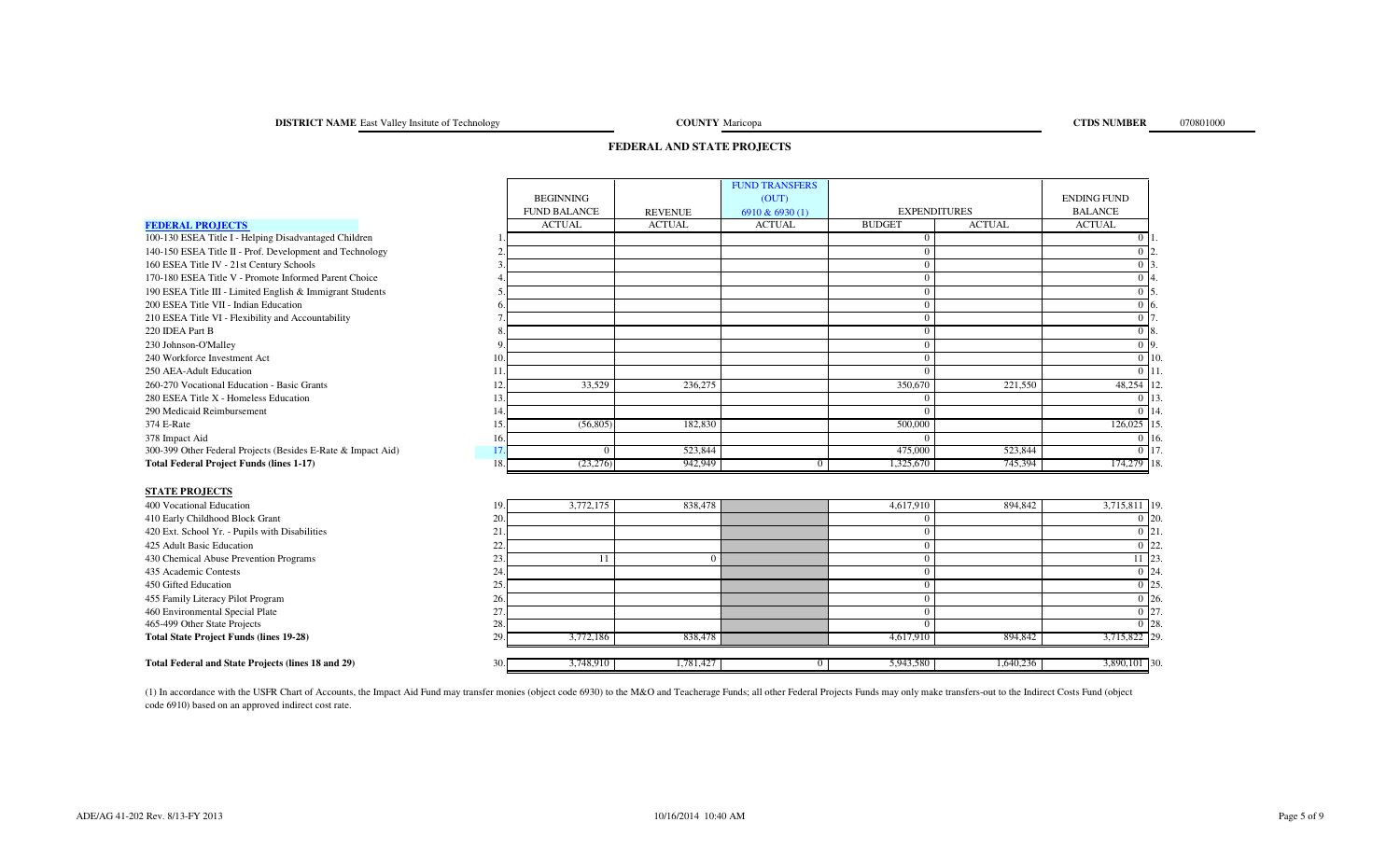COUNTY Maricopa

|                                                |                |                     |                | <b>FUND TRANSFERS</b> |                     |                |                    |                                           |               |               |
|------------------------------------------------|----------------|---------------------|----------------|-----------------------|---------------------|----------------|--------------------|-------------------------------------------|---------------|---------------|
|                                                |                | <b>BEGINNING</b>    |                | IN (OUT)              |                     |                | <b>ENDING FUND</b> |                                           |               |               |
|                                                |                | <b>FUND BALANCE</b> | <b>REVENUE</b> | 5200 (6930)           | <b>EXPENDITURES</b> |                | <b>BALANCE</b>     |                                           |               |               |
| <b>OTHER FUNDS</b>                             |                | <b>ACTUAL</b>       | <b>ACTUAL</b>  | <b>ACTUAL</b>         | <b>BUDGET</b>       | <b>ACTUAL</b>  | <b>ACTUAL</b>      |                                           |               |               |
| 020 Instructional Improvement                  |                | 587,279             | 80,209         |                       | 666,983             | $\overline{0}$ | 667,488            | <b>Instructional Improvement Fund 020</b> | <b>BUDGET</b> | <b>ACTUAL</b> |
| 050 County, City, and Town Grants              |                |                     |                |                       | $\mathbf{0}$        |                | -0-L2              | Expenditures                              |               |               |
| 071 Structured English Immersion (1)           |                | $\overline{0}$      | $\Omega$       |                       | $\bf{0}$            | $\overline{0}$ | 0 <sup>13</sup>    | <b>Teacher Compensation Increases</b>     |               |               |
| 072 Compensatory Instruction (1)               |                | $\Omega$            | $\Omega$       |                       | $\overline{0}$      | $\Omega$       | $\overline{0}$     | Class Size Reduction                      | 666,983       |               |
| 500 School Plant (Lease over 1 year)           |                |                     | 32,242         |                       | $\Omega$            |                | 32,242             | <b>Dropout Prevention Programs</b>        |               |               |
| 505 School Plant (Lease 1 year or less)        |                | 125,440             | 84,556         |                       | 200,000             | 116,319        | 93,677             | <b>Instructional Improvement Programs</b> |               |               |
| 506 School Plant (Sale)                        |                | 3,089               | 65,773         |                       | 4,500               |                | 68,862             | Total Expenditures (lines 1-4)            | 666,983       |               |
| 515 Civic Center                               |                | 322,726             | 12,312         |                       | 350,000             | 9,167          | 325,871            |                                           |               |               |
| 520 Community School                           |                | 1,345,007           | 1,469,702      |                       | 2,420,000           | 1,355,726      | 1,458,983          |                                           |               |               |
| 525 Auxiliary Operations                       | 10             | 2,174               | 123,128        |                       | 88,000              | 118,281        | 7,021              | 10.                                       |               |               |
| 526 Extracurricular Activities Fees Tax Credit | <sup>11</sup>  | 79,726              | 57,424         |                       | 148,400             | 37,930         | 99,220 11.         |                                           |               |               |
| 530 Gifts and Donations                        | 12             | 257,431             | 40,659         |                       | 285,000             | 44,952         | 253,138            |                                           |               |               |
| 535 Career & Tech. Ed. & Voc. Ed. Projects     | 13             | 35,832              | 11,771         | 983                   | 28,000              | 17,383         | 31,203 13.         |                                           |               |               |
| 540 Fingerprint                                | $\mathbf{1}$   | 785                 | 135            |                       | 1,700               | 550            | 370                |                                           |               |               |
| 545 School Opening                             | 15             |                     |                |                       | $\Omega$            |                | $0 \; 15$          |                                           |               |               |
| 550 Insurance Proceeds                         | 16             | 772                 | $\overline{4}$ |                       | 800                 | $\overline{0}$ | 776                |                                           |               |               |
| 555 Textbooks                                  | -11            | 5,011               | 23             |                       | 5,100               | $\overline{0}$ | 5,034 17.          |                                           |               |               |
| 565 Litigation Recovery                        |                | 1,050,976           | 4,800          |                       | 1,055,000           | $\Omega$       | 1,055,776          |                                           |               |               |
| 570 Indirect Costs                             | 19             | 32,733              | 150            |                       | 40,000              | 321            | 32,562             | 19                                        |               |               |
| 575 Unemployment Insurance                     | 20             |                     |                |                       | $\Omega$            |                | $0\,120.$          |                                           |               |               |
| 580 Teacherage                                 | 21             |                     |                |                       | $\Omega$            |                | 0 <sup>21</sup>    |                                           |               |               |
| 585 Insurance Refund                           | 22             | 499                 | $\overline{2}$ |                       | 500                 |                | 501 22             |                                           |               |               |
| 590 Grants and Gifts to Teachers               | 23             |                     |                |                       | $\Omega$            |                | $\overline{0}$     | 23                                        |               |               |
| 595 Advertisement                              | 24             |                     |                |                       | $\overline{0}$      |                | $\Omega$           | 24                                        |               |               |
| 596 Joint Technical Education                  | 25             |                     |                |                       | $\bf{0}$            |                | $\theta$           | 25.                                       |               |               |
| 620 Adjacent Ways                              | 26             | 1,168               | 5              | $\overline{0}$        | 1,200               | $\Omega$       | 1,173 26.          |                                           |               |               |
| 625 Soft Capital Allocation                    | 27             | 5,517,527           | 911,271        | $\Omega$              | 3,900,577           | 169,291        | 6,259,507          |                                           |               |               |
| 630 Bond Building                              | $\overline{2}$ |                     |                |                       | $\mathbf{0}$        |                | $\overline{0}$     | 28.                                       |               |               |
| 639 Impact Aid Revenue Bond Building           | 29.            |                     |                |                       | $\overline{0}$      |                | 0 29               |                                           |               |               |
| 640 School Plant-Special Construction          | 30             |                     |                |                       | $\mathbf{0}$        |                | 0 30.              |                                           |               |               |
| 650 Gifts and Donations-Capital                | 31             | 981                 | $\overline{4}$ |                       | 990                 | $\Omega$       | 985 31             |                                           |               |               |
| 660 Condemnation                               | 32             |                     |                |                       | $\bf{0}$            |                | 0 32.              |                                           |               |               |
| 665 Energy and Water Savings                   | 3 <sup>3</sup> |                     |                |                       | $\bf{0}$            |                | 0 33.              |                                           |               |               |
| 686 Emergency Deficiencies Correction          | 34             |                     |                |                       | $\mathbf{0}$        |                | 0 34               |                                           |               |               |
| 690 Building Renewal                           | 35             |                     |                |                       | $\Omega$            |                | 0.35               |                                           |               |               |
| 691 Building Renewal Grant                     | 36             |                     |                |                       | $\Omega$            |                | 0 36.              |                                           |               |               |
| 695 New School Facilities                      | $\mathbf{3}'$  |                     |                |                       | $\Omega$            |                | $\Omega$           | 37                                        |               |               |
| 700 Debt Service                               | 38             | 30,373              | 1,708          | $\Omega$              | 32,000              |                | 32,081             |                                           |               |               |
| 720 Impact Aid Revenue Bond Debt Service       | 39             |                     |                |                       | $\Omega$            |                | $\Omega$           | 30                                        |               |               |
| 750 Permanent                                  | 40             |                     |                |                       | $\mathbf{0}$        |                | $\overline{0}$     | 40                                        |               |               |
| 850 Student Activities                         | 41             | 1,080               | 5              |                       |                     |                | $1,085$ 41.        |                                           |               |               |
| Other                                          | 41             | 501,691             | $\overline{0}$ |                       | 1,200,000           |                | 501,691            | 42.                                       |               |               |
| <b>INTERNAL SERVICE FUNDS 950-989</b>          |                |                     |                |                       |                     |                |                    |                                           |               |               |
| 9 Self-Insurance                               |                |                     |                |                       | $\Omega$            |                | 0 <sup>11</sup>    |                                           |               |               |
| 955 Intergovernmental Agreements               |                | 411,362             | 1,865          |                       | 412,000             | 8,900          | 404,327            |                                           |               |               |
| 9 OPEB                                         |                |                     |                |                       | $\bf{0}$            |                | $^{\circ}$         |                                           |               |               |
|                                                |                | 724,732             | 508,307        |                       | $\overline{0}$      | 479,872        | 753,167 4.         |                                           |               |               |
| 9?? _Enterprise Funds_                         |                |                     |                | $\overline{0}$        |                     |                |                    |                                           |               |               |

| <b>Instructional Improvement Fund 020</b> | <b>BUDGET</b> | <b>ACTUAL</b> |                |
|-------------------------------------------|---------------|---------------|----------------|
| Expenditures                              |               |               |                |
| <b>Teacher Compensation Increases</b>     |               |               | 1              |
| <b>Class Size Reduction</b>               | 666,983       |               | 2.             |
| <b>Dropout Prevention Programs</b>        |               |               | 3.             |
| <b>Instructional Improvement Programs</b> |               |               | $\overline{4}$ |
| Total Expenditures (lines 1-4)            |               |               |                |

(1) Actual Revenues and Actual Expenditures should agree with Supplement, page 3, Fund 071—line 13 and Fund 072—line 26.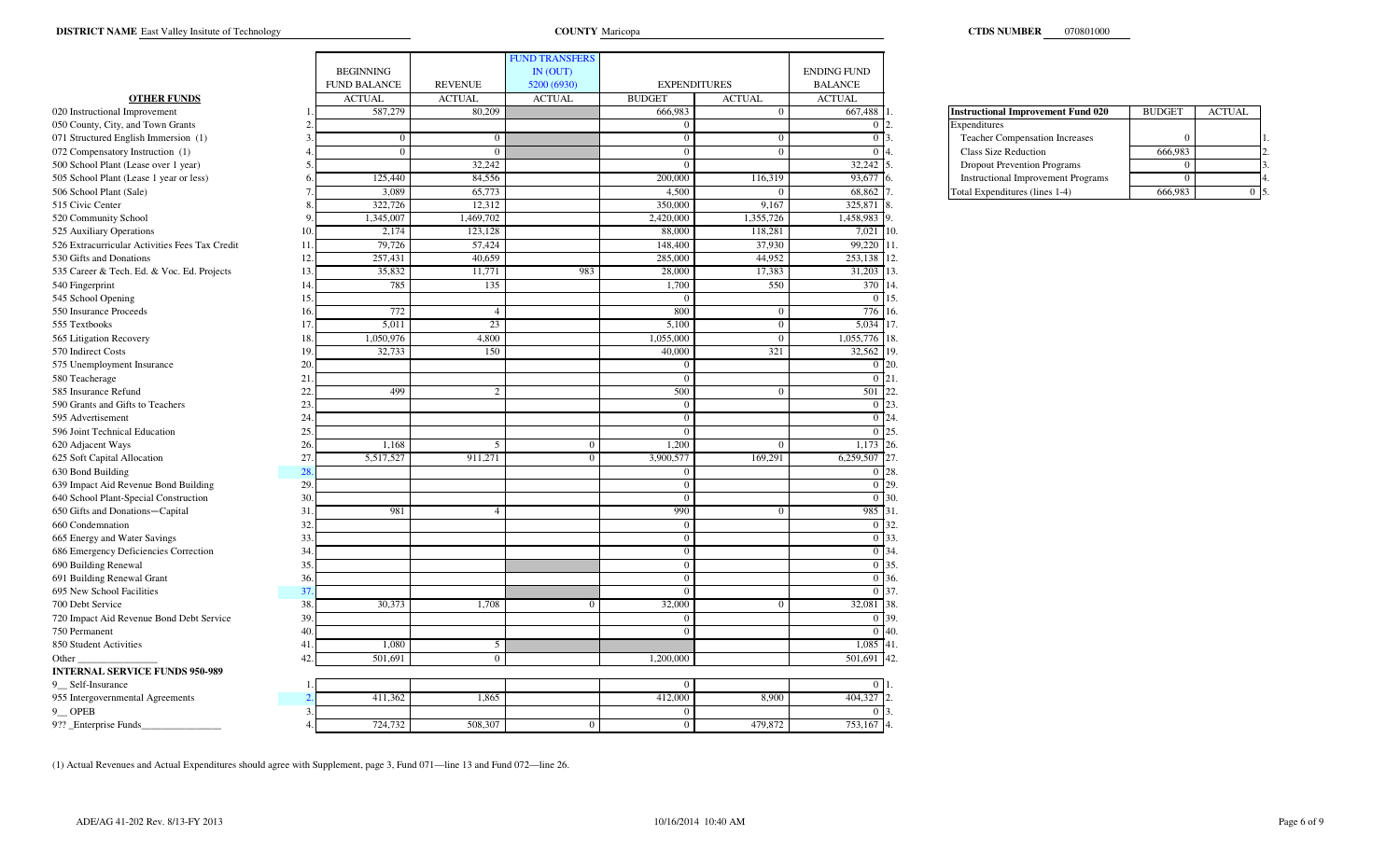| \$0<br>A. 1. Bonds Outstanding, June 30, 2013                                                                                                                                                                                                                                                                                                                                                                                                                                                                                          | F. American Recovery and Reinvestment Act (ARRA) Grants and Education Jobs Fund                                                                                                                                                                                                                                                                                                 | <b>ARRA</b>                                |
|----------------------------------------------------------------------------------------------------------------------------------------------------------------------------------------------------------------------------------------------------------------------------------------------------------------------------------------------------------------------------------------------------------------------------------------------------------------------------------------------------------------------------------------|---------------------------------------------------------------------------------------------------------------------------------------------------------------------------------------------------------------------------------------------------------------------------------------------------------------------------------------------------------------------------------|--------------------------------------------|
| 2. FY 2013 Assessed Valuations and Tax Rates<br>0.0500<br>a. Primary<br>\$14,338,139,657<br>Tax Rate<br>b. Secondary<br>\$14,429,505,175<br>Tax Rate<br>$\overline{2}$<br>3. Number of Schools<br>180<br>4. Actual Days in Session<br>600<br>5. Area of School District (Square Miles)<br>(Report this WHETHER OR NOT district changed boundaries in FY 2013)                                                                                                                                                                          | <b>Expenditure Detail</b><br>1. Current expenditures for K-12 instruction (Function 1000, Objects 6100-6600,<br>6810, 6890)<br>2. Total current expenditures for K-12 (Functions 1000, 2000, 3100, 3200, Objects<br>6100-6600, 6810, 6890)<br>3. Current expenditures for community services, adult education, and other programs<br>outside of PSD-12 (Programs 700, 800, 900) | <b>Education Jobs</b><br>\$0<br>\$0<br>\$0 |
| B. County Approved Liabilities incurred in excess of<br>Unrestricted                                                                                                                                                                                                                                                                                                                                                                                                                                                                   | 4. Property expenditures (Functions 1000-3200, Object 6700)<br>5. School construction expenditures (Function 4000, Objects 6100-6900)                                                                                                                                                                                                                                           | \$0<br>\$0                                 |
| district budget (A.R.S. §15-907)<br>M & O<br>Capital Outlay<br>1. Destruction or damage<br>$\overline{0}$<br>2. Excessive/unexpected legal expenses<br>$\Omega$<br>$\Omega$<br>3. Mitigation or removal of health or safety hazard<br>$\Omega$<br>0 <sub>13</sub>                                                                                                                                                                                                                                                                      |                                                                                                                                                                                                                                                                                                                                                                                 |                                            |
| C. Current Expenditures by Category                                                                                                                                                                                                                                                                                                                                                                                                                                                                                                    |                                                                                                                                                                                                                                                                                                                                                                                 |                                            |
| \$5,827,222<br>1. Classroom Instruction excl. Supplies (Function 1000, except line 2 amount)<br>\$312,789<br>2. Classroom Supplies (Function 1000, Object Code 6600)<br>\$2,384,276<br>3. Administration (Functions 2300, 2400, 2500, & 2900)<br>\$441,533<br>4. Support Services-Students (Function 2100)<br>5. All Other Support Services & Operations (Functions 2200, 2600, 2700,<br>\$2,638,582<br>3100, & 3400)<br>\$11,604,402<br>6. Total Current Expenditures                                                                 |                                                                                                                                                                                                                                                                                                                                                                                 |                                            |
| D. Does the district wish to have indirect cost rates calculated for use in federally<br>funded programs?<br>Yes                                                                                                                                                                                                                                                                                                                                                                                                                       |                                                                                                                                                                                                                                                                                                                                                                                 |                                            |
| If YES, the following information must be completed to qualify for approved Indirect Cost Rates for FY 2015.                                                                                                                                                                                                                                                                                                                                                                                                                           |                                                                                                                                                                                                                                                                                                                                                                                 |                                            |
| MAINTENANCE AND OPERATION FUND (Do not include costs related to transportation for the following<br>items.) Refer to USFR Chart of Accounts §III for descriptions of the following function and object codes:<br>Total Central Services Expenditures (Function 2500)<br>\$1,202,886<br>a.<br>b. Total Operation and Maintenance of Plant Expenditures (Function 2600)<br>\$2,288,789<br>Total Communications Expenditures (Object Code 6530)<br>$c_{\cdot}$<br>\$109,416<br>Total Tuition Expenditures (Object Code 6560)<br>d.<br>\$0 |                                                                                                                                                                                                                                                                                                                                                                                 |                                            |
| CAPITAL EXPENDITURES<br>a. Federal and State Projects (Funds 100-499)<br>\$145,203<br>b. Food Service (Fund 510)<br>\$0                                                                                                                                                                                                                                                                                                                                                                                                                |                                                                                                                                                                                                                                                                                                                                                                                 |                                            |
| <b>OTHER</b><br>Total unused sick and vacation leave included in severance pay (All funds)<br>\$25,324                                                                                                                                                                                                                                                                                                                                                                                                                                 |                                                                                                                                                                                                                                                                                                                                                                                 |                                            |
| E. Total salaries and benefits expenditures related to an agreement with Department<br>of Labor to settle a decision based on the Fair Labor Standards Act<br>\$0                                                                                                                                                                                                                                                                                                                                                                      |                                                                                                                                                                                                                                                                                                                                                                                 |                                            |

|                  |          |         | F. American Recovery and Reinvestment Act (ARRA) Grants and Education Jobs Fund | ARRA           |                    |
|------------------|----------|---------|---------------------------------------------------------------------------------|----------------|--------------------|
| d Tax Rates      |          |         | xnenditure Detail                                                               | Education Jobs | <b>ARRA</b> Grants |
| \$14 338 130 657 | Tav Rate | 0 U 200 | Current expenditures for K 12 instruction (Eunction 1000, Objects 6100, 6600    |                |                    |

- 1. Current expenditures for K-12 instruction (Function 1000, Objects 6100-6600, 6810, 6890)
- 2. Total current expenditures for K-12 (Functions 1000, 2000, 3100, 3200, Objects
- 3. Current expenditures for community services, adult education, and other programs **outside of PSD-12 (Programs 700, 800, 900)** 
	- 4. Property expenditures (Functions 1000-3200, Object 6700)5. School construction expenditures (Function 4000, Objects 6100-6900)

| ini Euucanon joos Funu   | ANNA<br><b>Education Jobs</b> | <b>ARRA Grants</b> |    |
|--------------------------|-------------------------------|--------------------|----|
| Objects 6100-6600,       |                               |                    |    |
|                          | \$0                           | \$0                |    |
| 0, 3100, 3200, Objects   |                               |                    |    |
|                          | \$0                           | \$0                |    |
| tion, and other programs |                               |                    |    |
|                          | \$0                           | \$0                | 3. |
|                          | \$0                           | \$0                | 4. |
| 6100-6900)               | \$0                           | SC.                | 5. |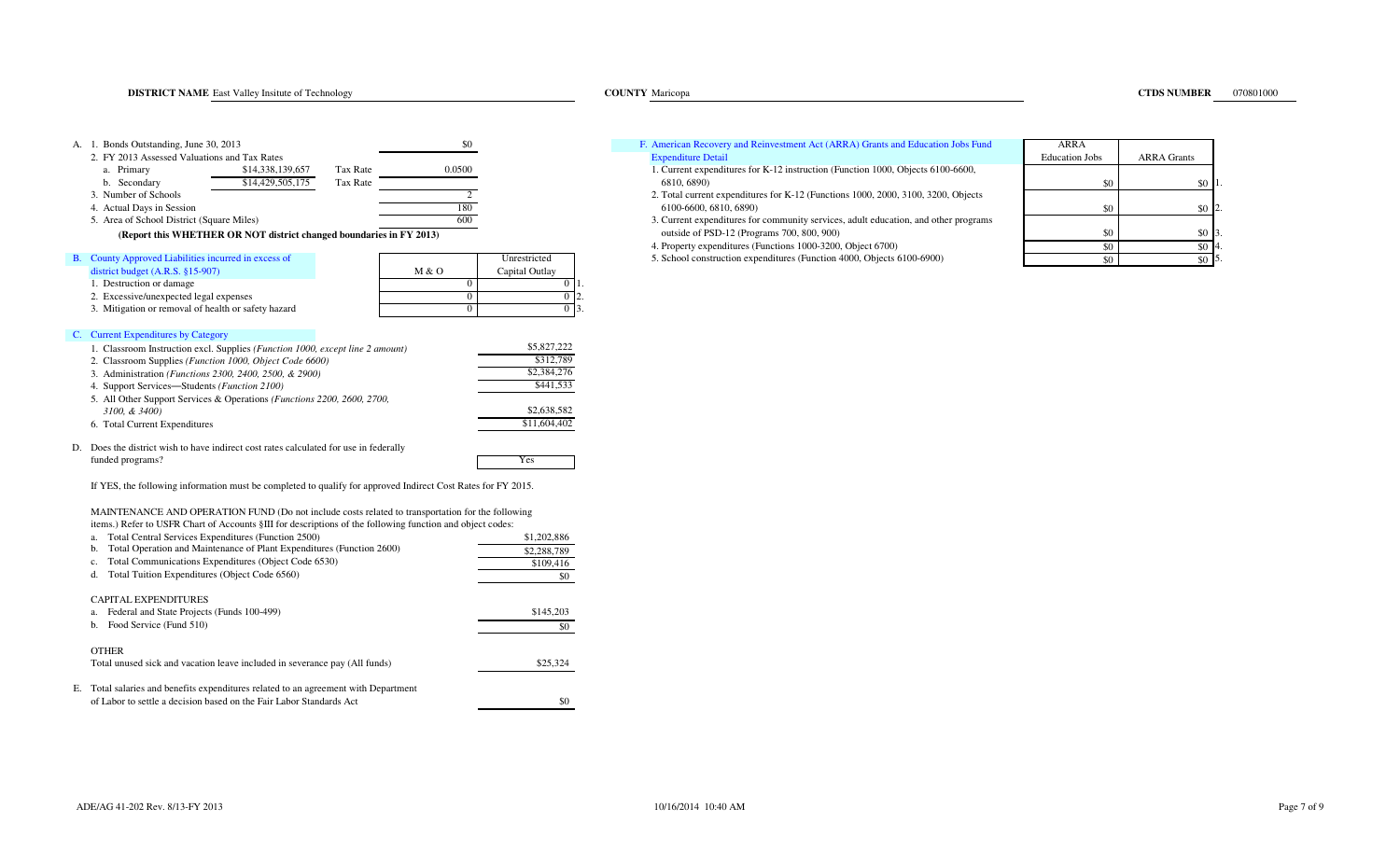## **A. ENROLLMENT OF GIFTED PUPILS BY GRADE (A.R.S. §15-779.02)**

| Areas of Identification [A.R.S. $\S 15-203(A)(15)$ ] |              |  |  |  | GRADE |  |              |  |            |
|------------------------------------------------------|--------------|--|--|--|-------|--|--------------|--|------------|
|                                                      | $\mathbf{r}$ |  |  |  |       |  | $10^{\circ}$ |  | TOTAL      |
| 1. Quantitative Reasoning                            |              |  |  |  |       |  |              |  | 0 H        |
| 2. Verbal Reasoning                                  |              |  |  |  |       |  |              |  | $0\,$ $\,$ |
| 3. Nonverbal Reasoning                               |              |  |  |  |       |  |              |  |            |
| 4. Total Duplicated Enrollment (lines 1-3)           |              |  |  |  |       |  |              |  | 0.14       |

## **B. ENROLLMENT OF GIFTED PUPILS BY ETHNICITY**

|                                              | <b>Total Number</b> | D. MAINTENANCE AND OPERATION FUND EXPENDITURES FOR GIFTED PUPILS (EL |               |               |
|----------------------------------------------|---------------------|----------------------------------------------------------------------|---------------|---------------|
|                                              | Gifted Pupils       | Actual Expenditures for all Gifted Programs:                         |               |               |
| 1. White, not Hispanic                       |                     | $K-8$                                                                |               |               |
| 2. Black, not Hispanic                       |                     | $9 - 12$                                                             |               |               |
| 3. Hispanic                                  |                     | Total                                                                |               |               |
| 4. American Indian/Alaskan Native            |                     |                                                                      |               |               |
| 5. Asian or Pacific Islander                 |                     | <b>E. EXPENDITURES FOR AUDIT SERVICES</b>                            |               |               |
| 6. Total Unduplicated Enrollment (lines 1-5) |                     |                                                                      | <b>BUDGET</b> | <b>ACTUAL</b> |
|                                              |                     |                                                                      |               |               |

### **C. M&O AND SCA FUND SPECIAL EDUCATION PROGRAMS BY TYPE** 2. Federal Audit Expenditures - All Funds

|                                                       | PROGRAM       | PROGRAM                     |                                                                  |                                                        |  |  |
|-------------------------------------------------------|---------------|-----------------------------|------------------------------------------------------------------|--------------------------------------------------------|--|--|
|                                                       | 200           | 200                         |                                                                  |                                                        |  |  |
|                                                       | <b>BUDGET</b> | <b>ACTUAL</b>               | <b>F. MAINTENANCE AND OPERATION FUND EXPENDITURES FOR CAREEI</b> |                                                        |  |  |
| 1. Autism                                             |               |                             | Actual Expenditures made in FY 2013                              |                                                        |  |  |
| 2. Emotional Disability                               | $\Omega$      |                             |                                                                  |                                                        |  |  |
| 3. Hearing Impairment                                 | 0             |                             | <b>G. MAINTENANCE AND OPERATION FUND EXPENDITURES</b>            |                                                        |  |  |
| 4. Other Health Impairments                           |               |                             | Actual Expenditures made in FY 2013                              |                                                        |  |  |
| 5. Specific Learning Disability                       |               |                             |                                                                  |                                                        |  |  |
| 6. Mild, Moderate, or Severe Intellectual Disability* |               |                             | <b>H. MAINTENANCE AND OPERATION FUND EXPENDITURES</b>            |                                                        |  |  |
| 7. Multiple Disabilities                              | $\theta$      |                             | Actual Expenditures made in FY 2013                              |                                                        |  |  |
| 8. Multiple Disabilities with Severe Sensory Impair.  |               |                             |                                                                  |                                                        |  |  |
| 9. Orthopedic Impairment                              |               |                             |                                                                  |                                                        |  |  |
| 10. Developmental Delay                               |               |                             | <b>I. TUITION</b>                                                |                                                        |  |  |
| 11. Preschool Severe Delay                            | $\Omega$      |                             |                                                                  |                                                        |  |  |
| 12. Speech/Language Impairment                        |               |                             | <b>Type 03 Districts Only</b>                                    |                                                        |  |  |
| 13. Traumatic Brain Injury                            | $\Omega$      |                             | 1. Tuition to Other Arizona Districts                            |                                                        |  |  |
| 14. Visual Impairment                                 | $\theta$      |                             |                                                                  | for high school students only (objects $6561 & 6565$ ) |  |  |
| 15. Subtotal (lines 1-14)                             |               | 15.<br>$\Omega$             | 2. Tuition to Other Arizona District                             |                                                        |  |  |
| 16. Gifted Education                                  |               |                             | for all other students (objects 6561)                            |                                                        |  |  |
| 17. Remedial Education                                |               |                             | 3. Tuition to Out-of-State Districts                             |                                                        |  |  |
| 18. ELL Incremental Costs                             |               |                             | for high school students only (objects $6562 \& 6565$ )          |                                                        |  |  |
| 19. ELL Compensatory Instruction                      |               |                             | 4. Tuition to Out-of-State Districts                             |                                                        |  |  |
| 20. Vocational and Technological Education            | 27,974,970    | 26,743,085<br>20.           | for all other students (objects 6562)                            |                                                        |  |  |
| 21. Career Education                                  | $\Omega$      |                             | Non-Type 03 Districts                                            |                                                        |  |  |
| 22. Total (lines 15-21)                               | 27,974,970    | $26,743,085$ <sup>22.</sup> | 5. Tuition to Other Arizona Districts (object 6561)              |                                                        |  |  |

\* Formerly reported as Mental Retardation **All Districts**

| <b>Total Number</b> | ). MAINTENANCE AND OPERATION FUND EXPENDITURES FOR GIFTED PUPILS (ELEMENTARY, SECONDARY, AND TOTAL) |
|---------------------|-----------------------------------------------------------------------------------------------------|
|                     |                                                                                                     |

| Expenditures for all Gifted Programs: |  |  |  |  |  |  |  |  |  |
|---------------------------------------|--|--|--|--|--|--|--|--|--|
| K-8                                   |  |  |  |  |  |  |  |  |  |
| $9-12S$                               |  |  |  |  |  |  |  |  |  |
| Total                                 |  |  |  |  |  |  |  |  |  |

#### **JRES FOR AUDIT SERVICES**

1. Nonfederal Audit Expenditures - M&O Fund

|   |      | <b>BUDGET</b> | <b>ACTUAL</b> |  |
|---|------|---------------|---------------|--|
| d | 6350 | 29,900        | 27,500 1      |  |
|   | 6330 |               |               |  |

#### F. MAINTENANCE AND OPERATION FUND EXPENDITURES FOR CAREER LADDER PROGRAM

**3. MAINTENANCE AND OPERATION FUND EXPENDITURES FOR OPTIONAL PERFORMANCE INCENTIVE PROGRAM**<br>Actual Expenditures made in FY 2013

# **H. MAINTENANCE AND OPERATION FUND EXPENDITURES FOR PERFORMANCE PAY**<br>Actual Expenditures made in FY 2013 8 225,885

# 1. Tuition to Other Arizona Districts

7. Tuition to Private Schools (object 6563)

8. Tuition to Ed Services\Coops\IGAs (object 6564)

9. Tuition Other (object 6569)

10. Total (lines 1-9)

|                | 10.      | I. TUITION                                              | <b>Tuition Expenditures</b> |         |      |                 |
|----------------|----------|---------------------------------------------------------|-----------------------------|---------|------|-----------------|
|                |          |                                                         |                             |         |      |                 |
|                | ٠.       | <b>Type 03 Districts Only</b>                           | Operations                  | Capital | Debt | Total           |
|                | LJ.      | L. Tuition to Other Arizona Districts                   |                             |         |      |                 |
|                | 14.      | for high school students only (objects $6561 & 6565$ )  |                             |         |      | 0 <sup>1</sup>  |
|                | $0\,15.$ | 2. Tuition to Other Arizona District                    |                             |         |      |                 |
|                | 16.      | for all other students (objects 6561)                   |                             |         |      | 0 <sub>2</sub>  |
|                |          | 3. Tuition to Out-of-State Districts                    |                             |         |      |                 |
|                | 18.      | for high school students only (objects $6562 \& 6565$ ) |                             |         |      | $0\overline{3}$ |
|                | 19.      | 4. Tuition to Out-of-State Districts                    |                             |         |      |                 |
| 26,743,085 20. |          | for all other students (objects 6562)                   |                             |         |      | 0 <sub>4</sub>  |
|                | LZ 1.    | <b>Non-Type 03 Districts</b>                            |                             |         |      |                 |

| 5. Tuition to Other Arizona Districts (object 6561) |  |  |      |
|-----------------------------------------------------|--|--|------|
| 6. Tuition to Out-of-State Districts (object 6562)  |  |  | 016. |

| te Schools (object 6563)         |  | OI |      |
|----------------------------------|--|----|------|
| ervices\Coops\IGAs (object 6564) |  |    | 08.  |
| object 6569)                     |  |    | 09.  |
|                                  |  |    | 0 10 |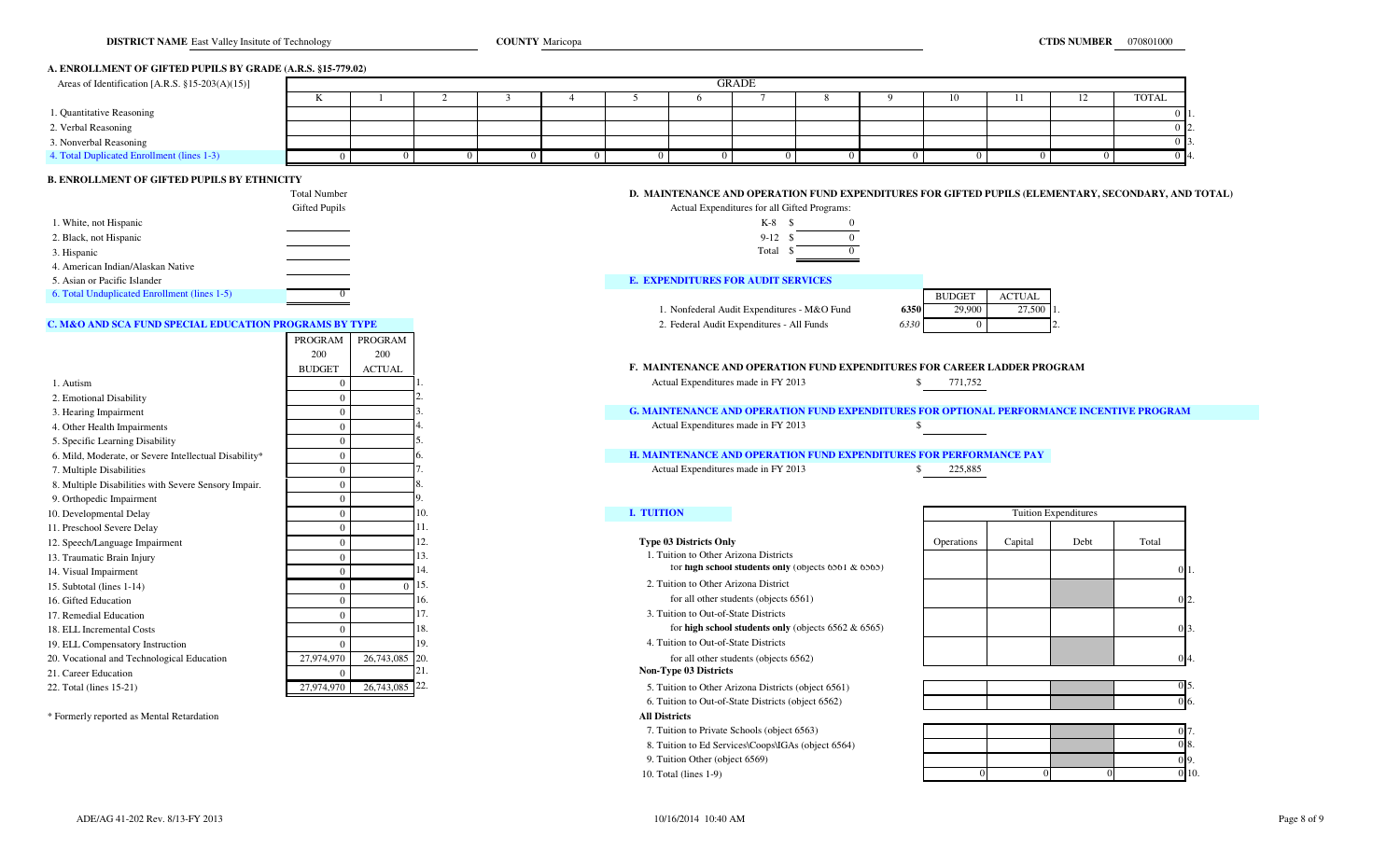**COUNTY** Maricopa

# Instructions

#### **ADDITIONAL INFORMATION FOR NATIONAL PUBLIC EDUCATION FINANCIAL SURVEY REPORTING**

|                                              |                 |          |             |          |          | <b>Programs 100-600</b> |           |               |             |               | <b>Programs 700-900</b> |                 |
|----------------------------------------------|-----------------|----------|-------------|----------|----------|-------------------------|-----------|---------------|-------------|---------------|-------------------------|-----------------|
|                                              |                 |          | Purchased   |          |          |                         | Judgments |               |             |               |                         |                 |
|                                              |                 | Employee | Services    |          |          |                         | Against a | Redemption of | Interest    |               | All                     |                 |
| <b>Funds 020-799</b>                         | <b>Salaries</b> | Benefits | 6300, 6400, | Supplies | Property | Dues and Fees           | District  | Principal     | 6841, 6842, | Miscellaneous | <b>Object Codes</b>     | <b>Total</b>    |
|                                              | 6100            | 6200     | 6500        | 6600     | 6700     | 6810                    | 6820      | 6831, 6832    | 6850        | 6890          | (excluding 6900)        |                 |
| 1000 Instruction                             | 681,649         | 173,727  | 148,294     | 211,505  | 434,772  | 52,051                  |           |               |             | 132,758       | 852,220                 | 2,686,976       |
| 2000 Support Services                        |                 |          |             |          |          |                         |           |               |             |               |                         |                 |
| 2100 Students                                |                 | 114      |             | 4,515    |          | 1,470                   |           |               |             |               | 54,224                  | 60,323          |
| 2200 Instructional Staff                     | 4,710           | 884      | 10,687      |          | 40,560   |                         |           |               |             |               | 69,647                  | 126,488         |
| 2300 General Administration                  |                 |          | 2.099       | 9,358    |          | 1.418                   |           |               |             |               |                         | 12,875          |
| 2400 School Administration                   |                 |          |             | 11,688   |          | 30                      |           |               |             |               | 324,434                 | 336,152         |
| 2500, 2900 Central Services, Other           | 1,190           | 216      | 550         |          | 48,453   |                         |           |               |             | 321           | 5,535                   | $56,265$ 6      |
| 2600 Operation and Maintenance of Plant      | 500             | 94       | (265)       | 11,497   | 21,711   |                         |           |               |             |               | 49,666                  | 83,203          |
| 2700 Student Transportation                  |                 |          |             |          |          |                         |           |               |             |               |                         |                 |
| 3000 Operation of Noninstructional Services  |                 |          |             |          |          |                         |           |               |             |               |                         |                 |
| 3100 Food Service Operations                 |                 |          |             |          |          |                         |           |               |             |               |                         |                 |
| 3200 Enterprise Operations                   |                 |          |             |          |          |                         |           |               |             |               |                         | 0 <sup>10</sup> |
| 3300 Community Services Operations           |                 |          |             |          |          |                         |           |               |             |               |                         |                 |
| 3400 Bookstore Operations                    |                 |          |             |          |          |                         |           |               |             |               |                         |                 |
| 4000 Facilities Acquisition and Construction |                 |          | 502,826     |          |          |                         |           |               |             |               |                         | 502,826         |
| 5000 Debt Service                            |                 |          |             |          |          |                         |           |               |             |               |                         |                 |
| Total (lines 1-14)                           | 688,049         | 175,035  | 664,191     | 248,563  | 545,496  | 54,969                  |           |               |             | 133,079       | 1,355,726               | 3,865,108       |

#### **Teacher Salaries (All Funds, Function 1000)**

|                                                                    |                           | Certified          |                                                          |                                                          | <b>Property</b> |
|--------------------------------------------------------------------|---------------------------|--------------------|----------------------------------------------------------|----------------------------------------------------------|-----------------|
|                                                                    | <b>Certified Teachers</b> | <b>Substitutes</b> | <b>Contract Teachers</b>                                 | <b>Funds 020-799</b>                                     | 6700            |
|                                                                    |                           |                    | $(in Object 6100)$ $(in Object 6100)$ $(in Object 6300)$ | 1. Program 700                                           | 22.363          |
| 1. Regular Education (Programs 100, 280, 520, and 550)             |                           |                    |                                                          | 2. Program 800                                           |                 |
| 2. Special Education (Programs 200-230, 250, and 300-399)          | 3.947.125                 | 26.974             |                                                          | 3. Program 900                                           |                 |
| 3. Vocational Education (Programs 270 and 540)                     |                           |                    |                                                          | 4. Total (lines 1-3)                                     | 22,363          |
| 4. Other Programs (Programs 240, 260, 265, 510-515 and 530)        |                           |                    |                                                          |                                                          |                 |
| 5. Cocurricular Activities, Athletics, and Other (Program 600-630) |                           |                    |                                                          | <b>Property Detail for Function 4000 (Funds 020-799)</b> |                 |

#### **Other Items (All Funds)**

| 6. Textbooks (Function 1000, Object 6640) | 148.178 6. |  |
|-------------------------------------------|------------|--|
| 7. Number of FTE-Certified Teachers       | იი         |  |
| 8. Number of FTE-Contract Teachers        |            |  |

#### **Programs 700-900 Expenditure Detail (Funds 020-799)**

|      | Certified        |                   |       |                        | <b>Property</b> | All Other        |              |
|------|------------------|-------------------|-------|------------------------|-----------------|------------------|--------------|
| rs I | Substitutes      | Contract Teachers |       | <b>Funds 020-799</b>   | 6700            | (excluding 6900) | <b>Total</b> |
|      | (in Object 6100) | (in Object 6300)  |       | . Program 700          | 22.363          | .333,363         | 1,355,726 1  |
|      |                  |                   |       | 2. Program 800         |                 |                  |              |
|      | 26,974           |                   | ' LZ. | 3. Program 900         |                 |                  |              |
|      |                  |                   |       | $4. Total (lines 1-3)$ | 22.363          | ,333,363         | 1,355,726 4. |

# **Property Detail for Function 4000 (Funds 020-799)**

|                   |            | 1.6710 Land and Improvements      |           |
|-------------------|------------|-----------------------------------|-----------|
|                   |            | 2.6720 Buildings and Improvements |           |
| 000, Object 6640) | 148.178 6. | 3.6730 Equipment                  |           |
| ied Teachers      | 66.17.     | 4. Total (lines $1-3$ )           |           |
| act Teachers      | 018.       | 5.6450 Construction               | 489,303 5 |